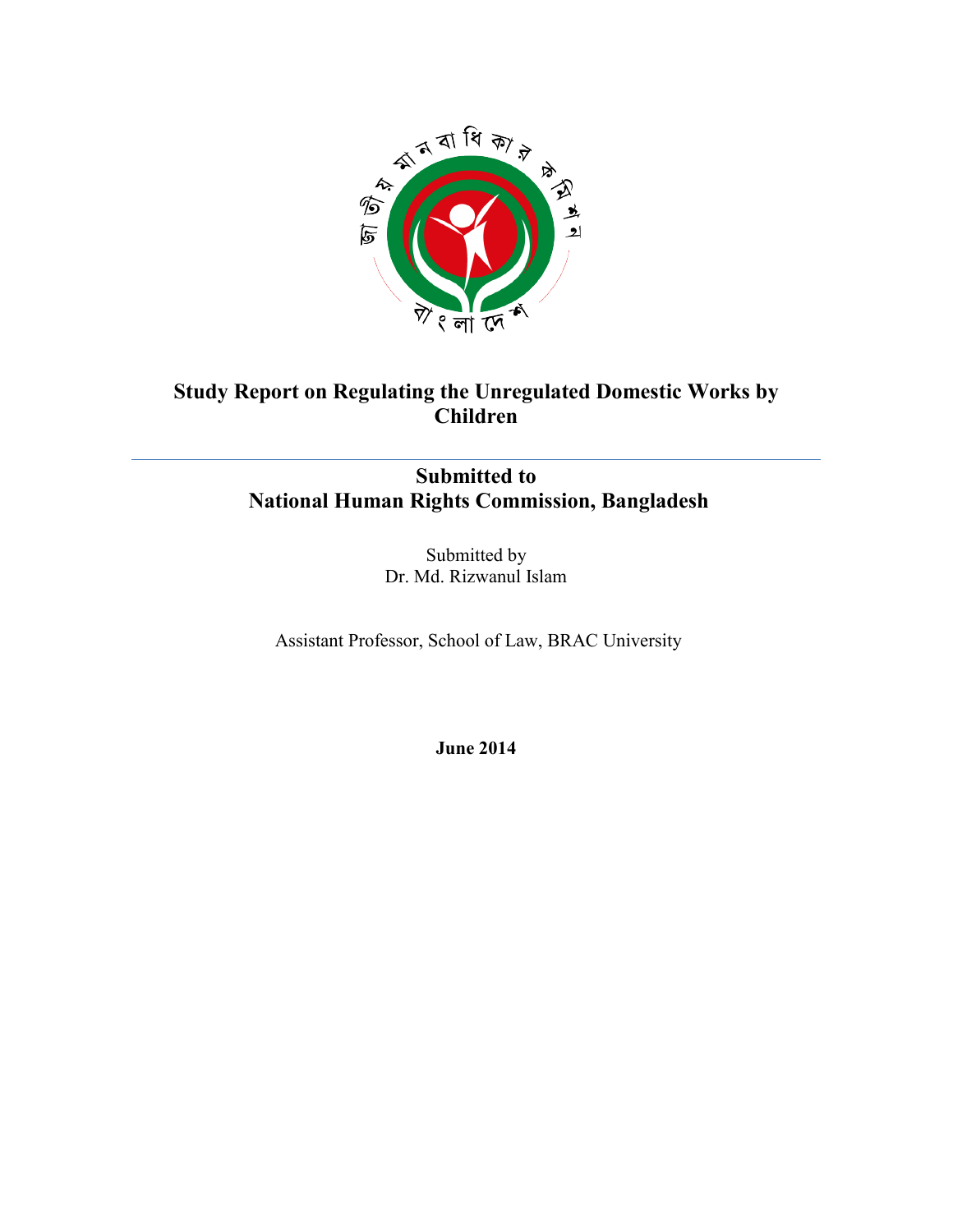# **Table of Contents**

| International Legal Regime on Regulation of Domestic Works by Children and            |  |
|---------------------------------------------------------------------------------------|--|
|                                                                                       |  |
| National Legal and Policy Instruments and Executive Efforts on Regulation of Domestic |  |
|                                                                                       |  |
| Potential Further Measures to Regulate Domestic Works by Children and Improve their   |  |
|                                                                                       |  |
|                                                                                       |  |
|                                                                                       |  |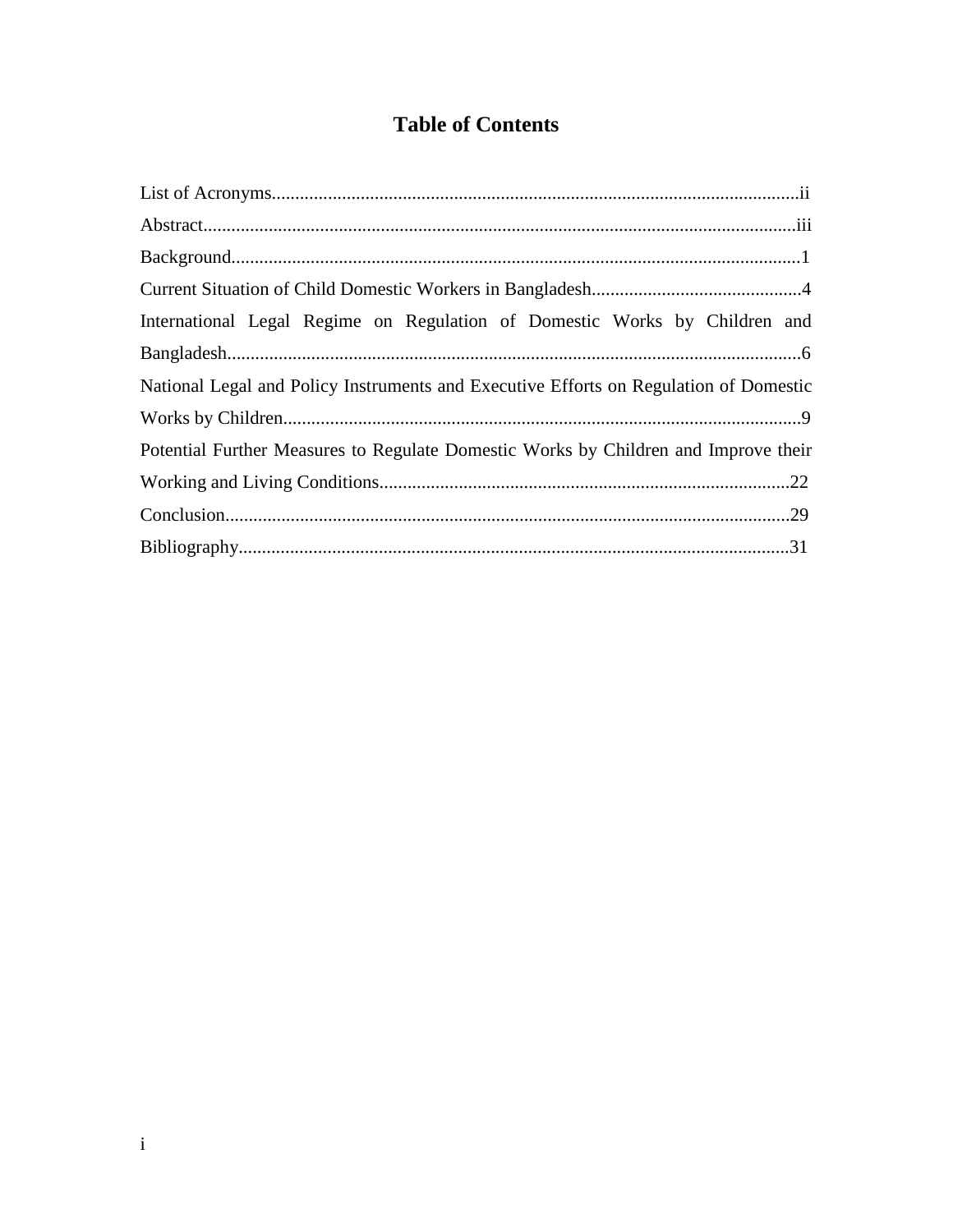## **List of Acronyms**

| <b>ADB</b>    | <b>Asian Development Bank</b>            |
|---------------|------------------------------------------|
| <b>BBS</b>    | <b>Bangladesh Bureau of Statistics</b>   |
| BLD           | <b>Bangladesh Legal Decisions</b>        |
| <b>DLR</b>    | Dhaka Law Reports                        |
| <b>HCD</b>    | <b>High Court Division</b>               |
| <b>ILO</b>    | <b>International Labour Organization</b> |
| <b>NGO</b>    | Non-Government Organization              |
| <b>SC</b>     | <b>Supreme Court</b>                     |
| <b>UNICEF</b> | United Nations Children's Fund           |
| <b>UNTS</b>   | <b>United Nations Treaty Collection</b>  |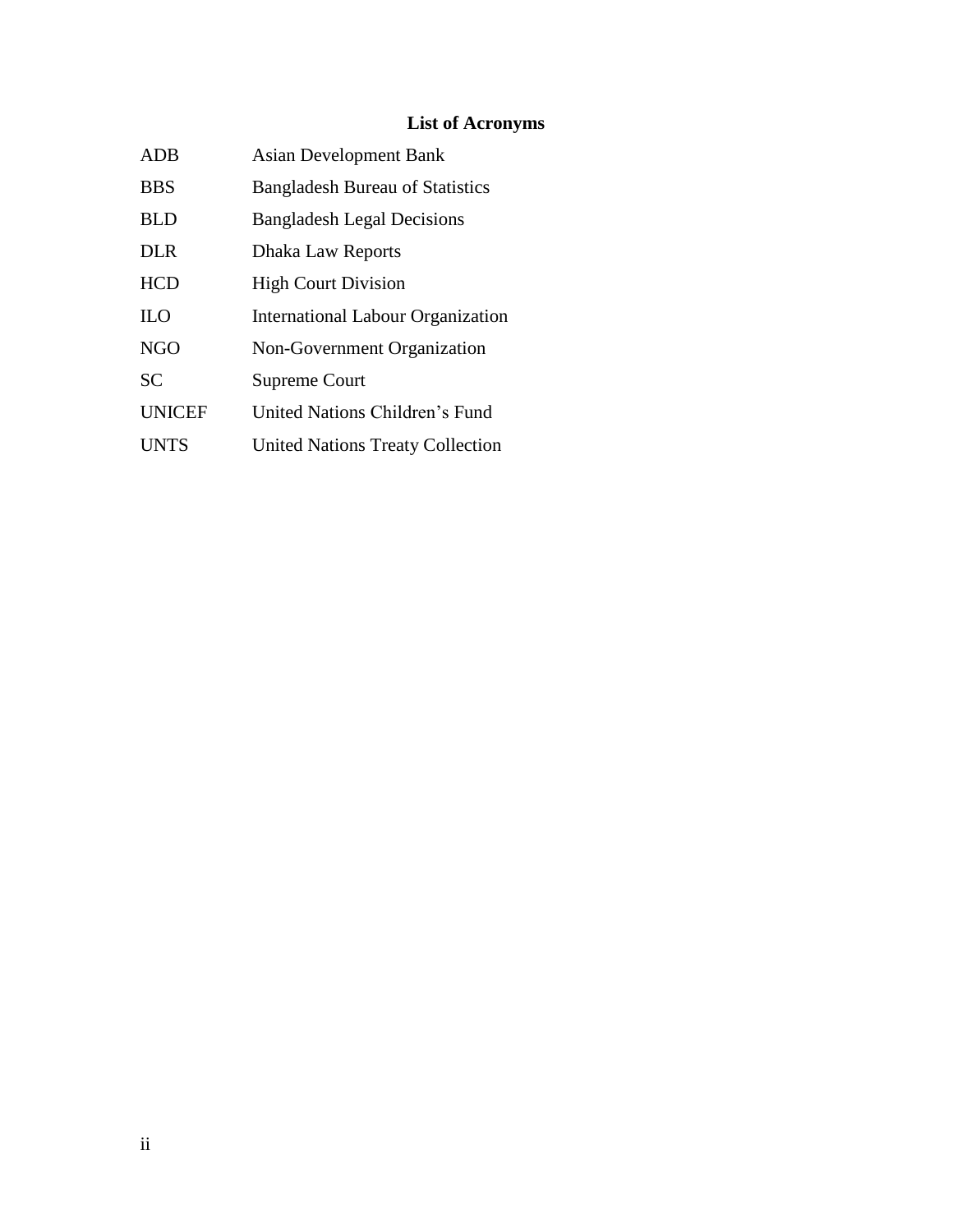#### **Abstract**

Because of their vulnerability, children have always received special attention and protection of the human rights regime as well as national legal instruments. However, children employed in domestic work are not directly covered as regards their living and working conditions by any national legal or policy instruments in force in Bangladesh. This study report briefly reviews the international legal regime on the protection of the child domestic workers. It thoroughly sifts through the national legislations and policy instruments crafted by the Government for the protection of children and on the basis of this, the study finds that regulation on the working and living conditions of child domestic workers is almost non-existent in Bangladesh. This report makes some recommendations that the policy makers in Bangladesh may consider for improving the appalling situation of the child domestic workers.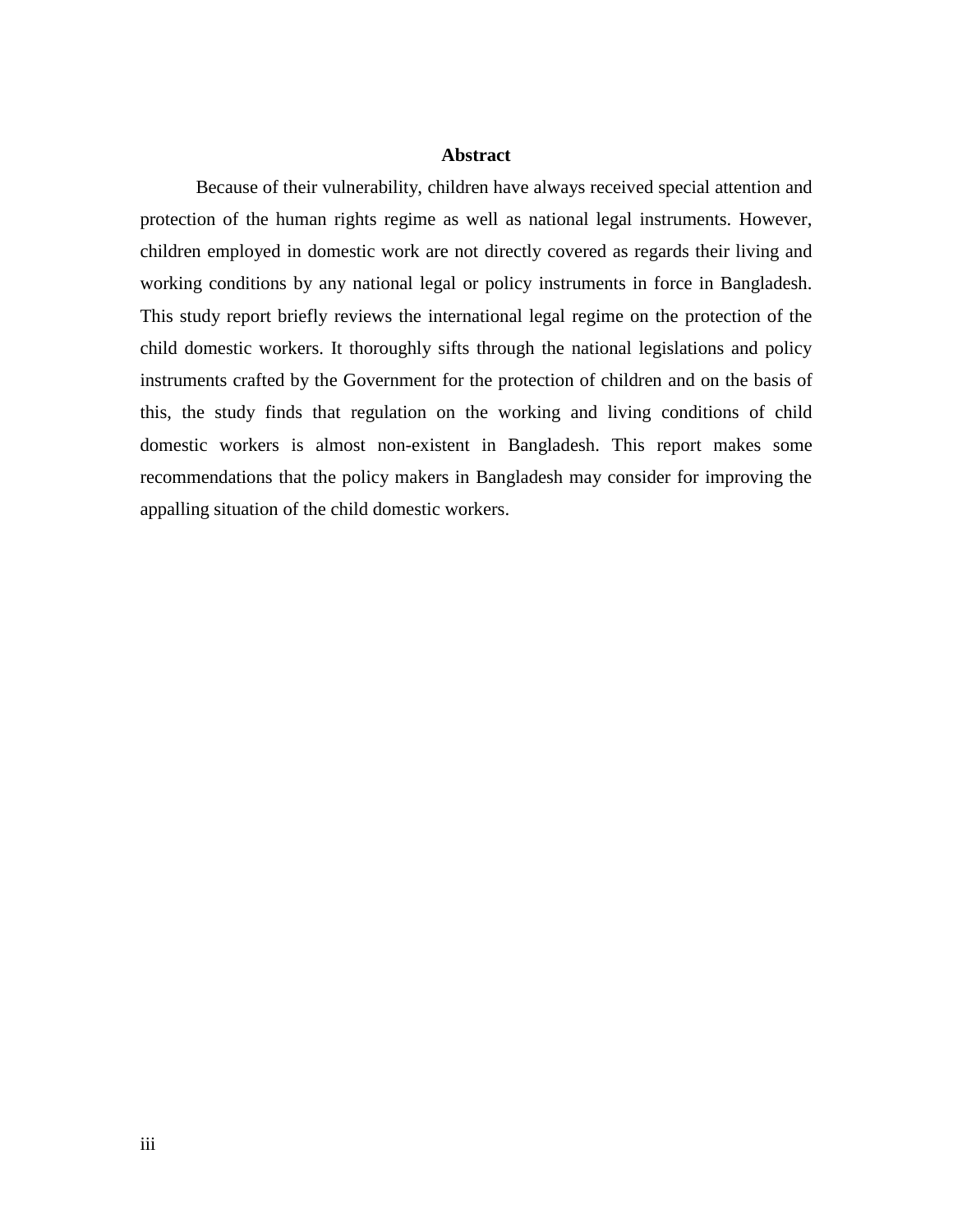### **Regulating the Unregulated Domestic Works by Children Md. Rizwanul Islam\***

#### **Background:**

As a vulnerable group, children are entitled to special rights and care and such entitlements are guaranteed in major international human rights instruments such as the *Universal Declaration of Human Rights*, the *International Covenant on Civil and Political Rights*, 1966 and the *International Covenant on Economic, Social and Cultural Rights*, 1966.<sup>1</sup> It would appear that the Government of Bangladesh is acutely aware of its international legal obligations regarding the protection and promotion of the rights of children as enshrined in these instruments. Hence, following the independence of Bangladesh, the *Children Act*, 1974<sup>2</sup> was passed and subsequently the *National Children Policy*, 1994 was adopted and the *National Action Plan for Children 2005-2010* was taken up. A number of policies adopted in the recent past such as the *National Child Labour Elimination Policy*, 2010, and the *National Children Policy*, 2011 would also bear testament to the Government's recognition of the need for upholding the rights of children.

However, if we scratch beneath the surface, we would easily find that despite a plethora of policies designed to protect the rights of children, these rights are often neglected in Bangladesh. As an economically backward country, Bangladesh has

<sup>\*</sup>Assistant Professor, School of Law, BRAC University; Ph.D., Macquarie University; LL.M. (Intellectual Property and Technology Law), National University of Singapore; LL.B. (Honours), University of Dhaka; E-mail: [rizwanuli@alumni.nus.edu.sg.](mailto:rizwanuli@alumni.nus.edu.sg) The author gratefully acknowledges the able research assistance of Naimul Muquim, Farhaan Uddin Ahmed, and Syed Mehedi Hasan which has helped him substantially in preparing this study report. The usual disclaimer applies.

<sup>1</sup> *See Universal Declaration on Human Rights*, 1948, GA Res 217A (III), UN GAOR, 3rd sess, 183rd plen mtg, UN Doc A/810 (10 December 1948), Article 25(2); the *International Covenant on Civil and Political Rights*, 1966 opened for signature 16<sup>th</sup> December 1966, 999 UNTS 171 (entered into force 23<sup>rd</sup> March, 1976) Article 24(1); and the *International Covenant on Economic, Social and Cultural Rights*, 1966 opened for signature  $16<sup>th</sup>$  December 1966, 993 UNTS 3 (entered into force  $3<sup>rd</sup>$  January 1976) Article 10.

<sup>2</sup> Act No. XXXIX of 1974 (repealed by Act No. 24 of 2013), for a comprehensive analysis of the Act, *see*  Shahdeen Malik, *The Children Act, 1974: A Critical Commentary* (Dhaka: Save the Children UK, 2004).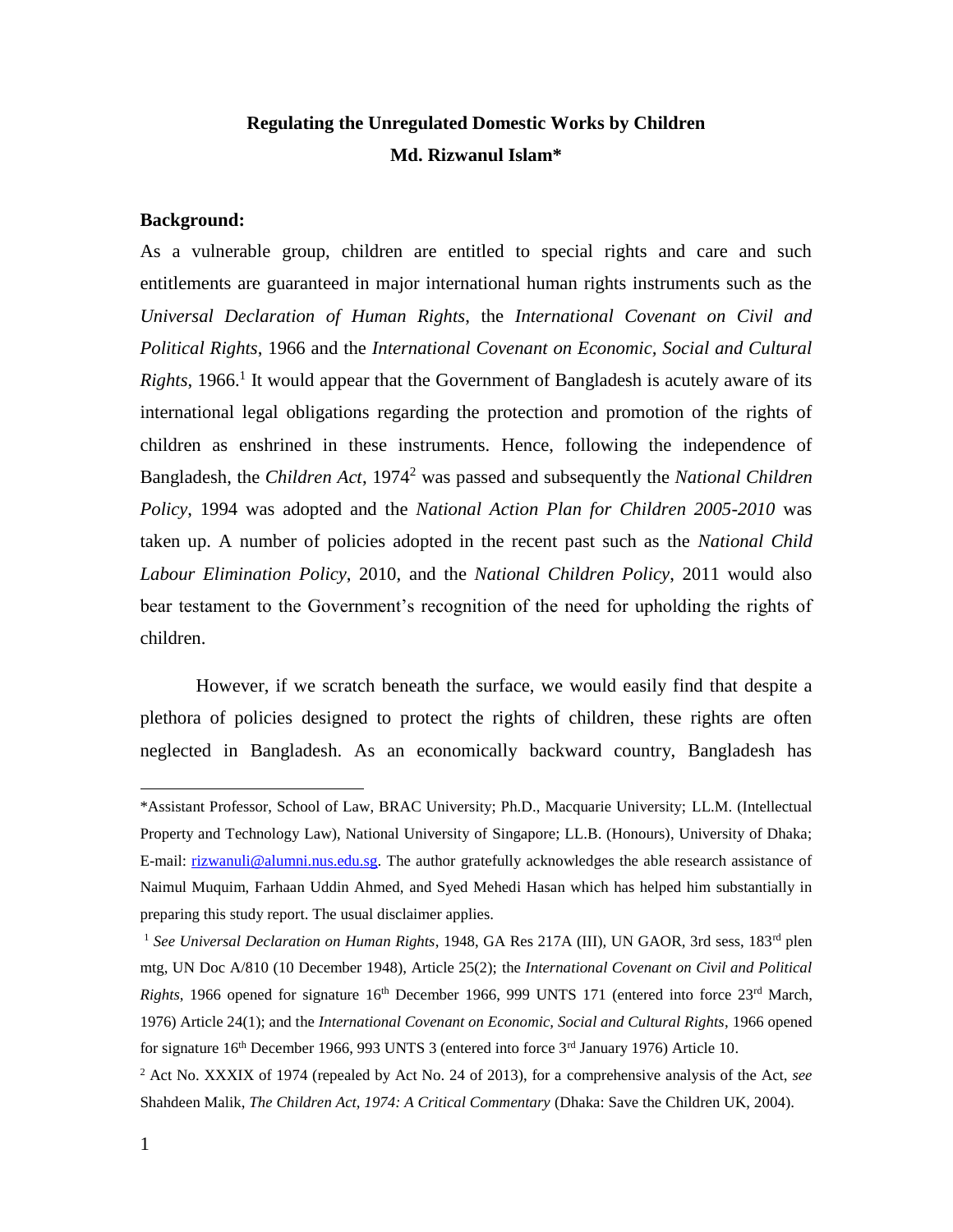undeniable constraints of resources. Abject poverty in a significant section of the population and sometimes lack of adequate social safety net for those children who have to fend for themselves mean that a considerable number of children are employed as child workers.<sup>3</sup> It is common knowledge that children in Bangladesh are employed in a diverse array of works ranging from light, part-time works to hazardous, full time works or even at extremes, works which would in reality tantamount to servitude.

Children working in the manufacturing sector have grabbed the attention of the local and international community and consequently, their working conditions have been subjected to a more or less well defined legal regime. In some industries such as the ready-made garment manufacturing child labour is almost but non-existent because of the stringent regulations, pressure from and vigilance of the overseas buyers of the products.<sup>4</sup> However, the plight of domestic workers<sup>5</sup> who are mostly children<sup>6</sup> have attracted relatively less attention and quite naturally been subjected to little or no legal restrictions. This is not just the trend in Bangladesh but can also be found in many other parts of the

<sup>3</sup> Referring to *National Child Labour Survey* 2002-2003, conducted by Bangladesh Bureau of Statistics (BBS), *National Plan of Action for Implementing the National Child Labour Elimination Policy* 2012-2016 (April 2013), prepared by the Ministry of Labour and Employment of the Government of Bangladesh notes that around 7.4 million are economically active and around 3.2 million of them were engaged in some form of employment [National Plan of Action 2012-2016].

<sup>4</sup> The merits of special attention on child labour in a particular industry (except when the industry involves hazardous works) is questionable, see below note 104 and the accompanying text.

<sup>5</sup> Following Article 1 of the *Convention concerning Decent Work for Domestic Workers*, 2011 (Convention No. 189) of the ILO, the term domestic worker may be used to refer to the works performed by workers in or for a household or households. Similarly, para 2.1 of the *National Domestic Worker Protection and Welfare Policy*, 2010 (Draft) includes all works performed in households by workers as domestic works except those that are related to the business of the employer or related to profit making by the employer [Draft Domestic Worker Policy, 2010].

<sup>6</sup> Referring to *National Labour Force Survey* 2006, conducted by BBS, the Draft Domestic Worker Policy, 2010 note that around 331,000 workers of 15 plus years age are engaged in domestic works. The Policy observes that as per the information of BBS collated in 2010, around 125,000 children aged between 5 and 17 years of age are employed as domestic workers and around 80 per cent of these children are girls.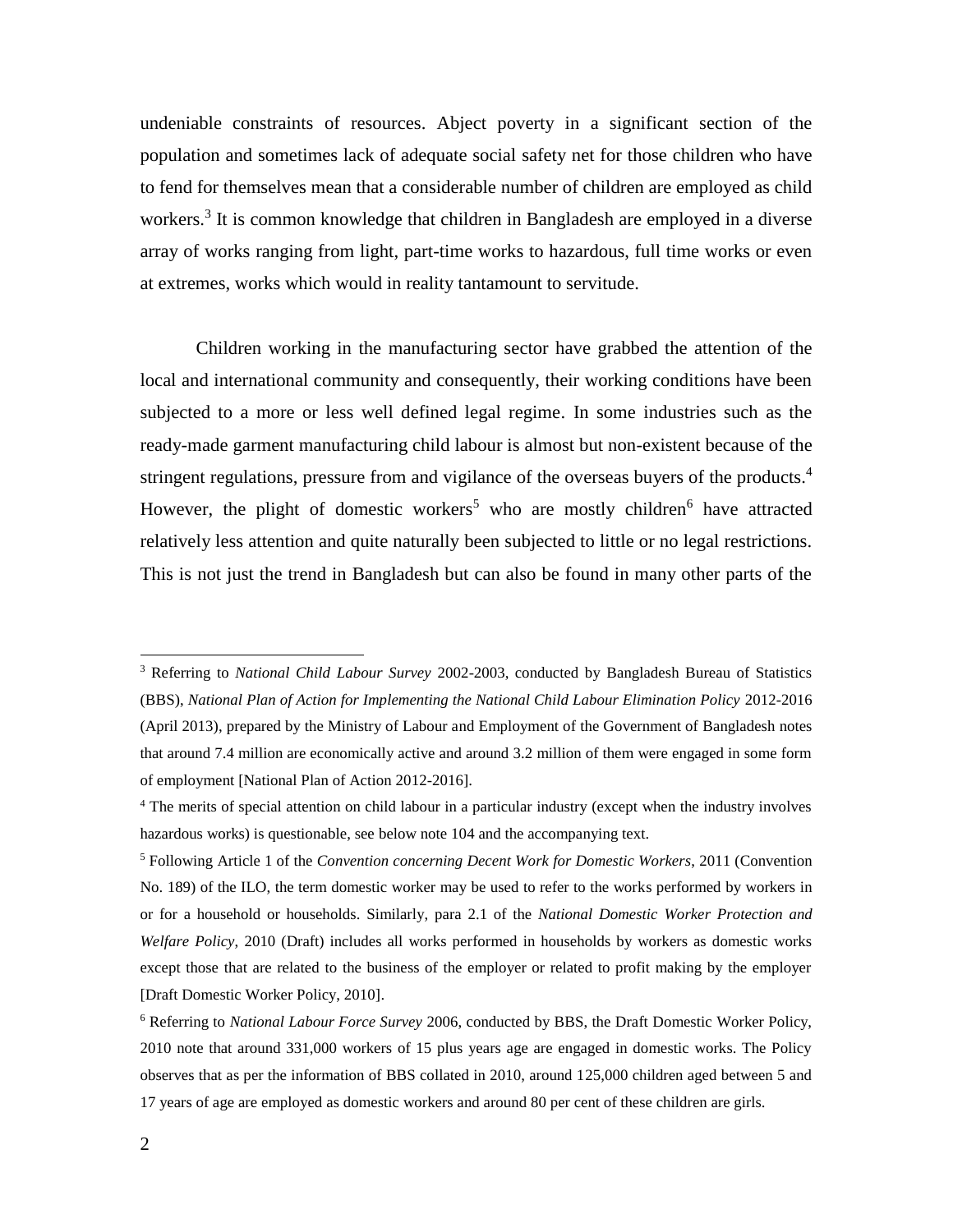world particularly in economically backward countries. <sup>7</sup> The crafting of the *Domestic Worker Protection and Welfare Policy (Draft)*, 2010 and then not finalising it for years does not send a positive signal about the intention of the Government.

This study report would endeavour to explore the aspirations made in regulating the domestic work by children in Bangladesh and to what extent such policies have been reflected in the relevant statutory laws. This study report would sift through the primary sources such as the relevant statutory laws, reported decisions of the Supreme Court (SC) of Bangladesh, and policies relating to rights of children and engagement of children as domestic workers. It would also survey the relevant secondary literature on these legal and policy instruments. On the basis of these primary and secondary sources, the study report would recommend some necessary steps which may be taken for regulating the engagement of children as domestic workers.

The plight of child workers who may cross borders and work in overseas households though can be equally bad or perhaps even worse; that issue is beyond the scope of this study. Because of the complex international and transnational character of the issue, the plight of those children and the legal mechanism to deal with them merits a separate study. In a similar note, the readers of this study report should bear in mind that it is a study on the rights of child domestic workers and the means of uplifting their situation; hence, any issue specific to adult domestic workers (for example, maternity leave) are beyond its scope. It is expected that the outcome of this particular study would be a useful point of reference for policy makers in Bangladesh and commentators working on the legal rights of child domestic workers.

<sup>&</sup>lt;sup>7</sup> For a comprehensive global study providing statistical information on domestic workers and the legal protection offered to them in various countries, *see* International Labour Organization, *Domestic Workers across the World: Global and Regional Statistics and the Extent of Legal Protection* (Geneva, 2013).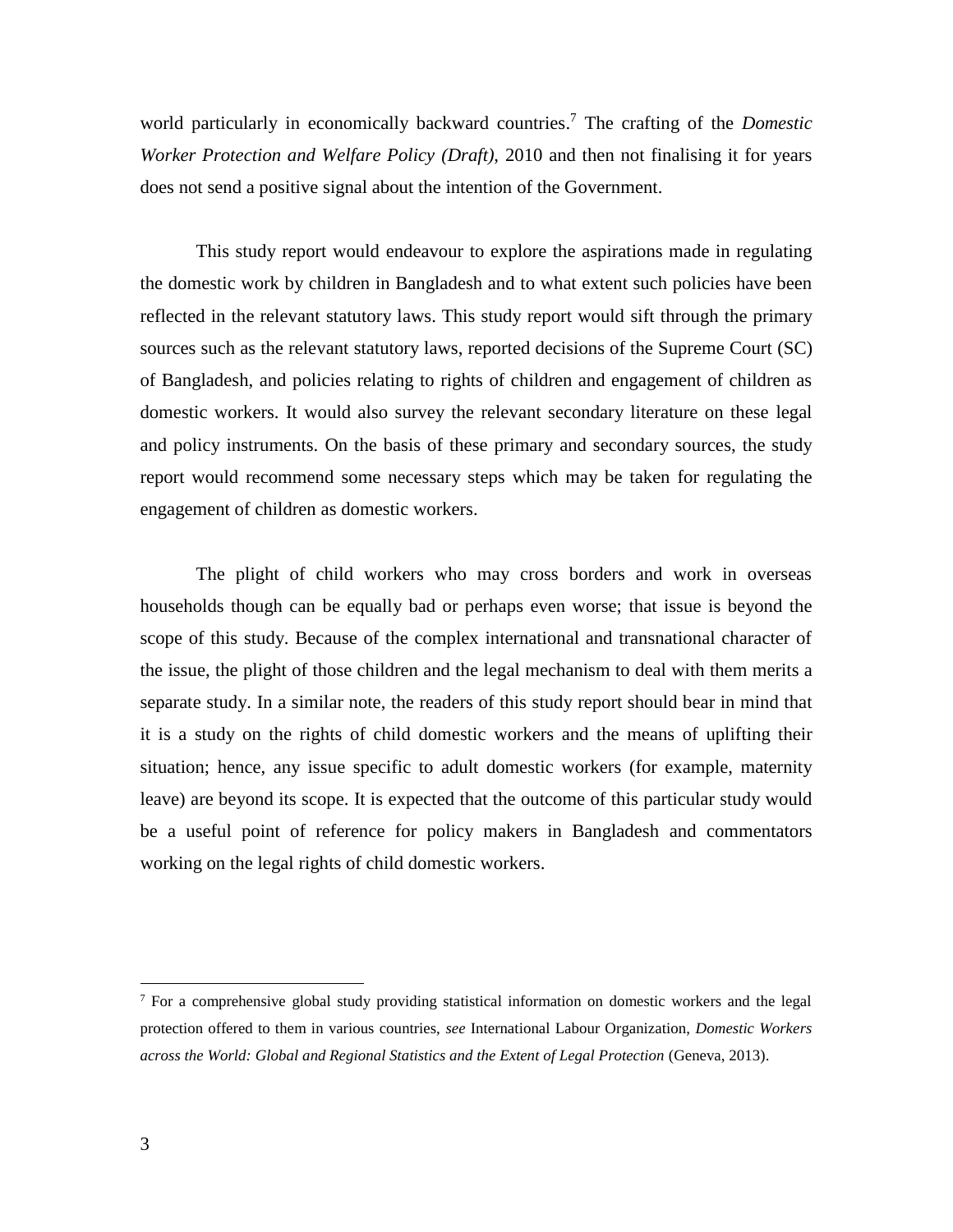#### **Current Situation of Child Domestic Workers in Bangladesh**

Almost all analysts working on child domestic workers in Bangladesh agree that child domestic workers generally work in a terrible state. Regarding the pervasiveness of the problems of child workers, in *Ain O Salish Kendra v Bangladesh*, 8 the High Court Division (HCD) of the SC has observed that 'the gravity of the problems of child labour spreads throughout the country and across multifarious industries and work types where children are engaged in earning for the family.' Thus, sufferings of child domestic workers are well documented elsewhere and need not be retold here in any great detail.

Typically, children engaged in domestic work in Bangladesh have to work for unusually long hours - well above the official maximum number of working hours for workers in the industrial sector. Most of them work seven days a week without any weekly holiday. Generally, these working children are either paid awfully inadequately or even not paid at all. These children are almost invariably cut off from their own families and are not in a position to bargain with their employers or complain about the maltreatments which they may suffer. The incidents of children employed as domestic workers haplessly suffering from persistent abuse and violence has routinely surfaced in media reports. It is plausible to assume that the reported incidents are only a fraction of the real number of incidents as many such incidents may have escaped the public glare. The sufferings and deprivation of child domestic workers are not limited to physical abuse and torture; rather more often than not they would also have to bear many types of mental sufferings which often remain neglected.<sup>9</sup>

<sup>8</sup> *Ain O Salish Kendra (ASK), Represented by Its Executive Director and Another v Bangladesh, Represented by the Secretary, Ministry of Labour and Manpower, Bangladesh Secretariat, Dhaka and Others* (2011) 31 BLD (HCD) 36 [ASK v Bangladesh].

<sup>9</sup> For such a study, *see* Shatil Ara, Tunazzina Iqbal and Khorshed Alam 'From Open Fields to Secluded Households: Child Domestic Workers in Bangladesh' (Alternative Movement for Resources and Freedom Society, Dhaka, September 2011) <http://www.laborrights.org/sites/default/files/publications-andresources/AMRF%20report-%20From%20Open%20Fields%20to%20Secluded%20Households.pdf> at 20th May 2014 [Ara].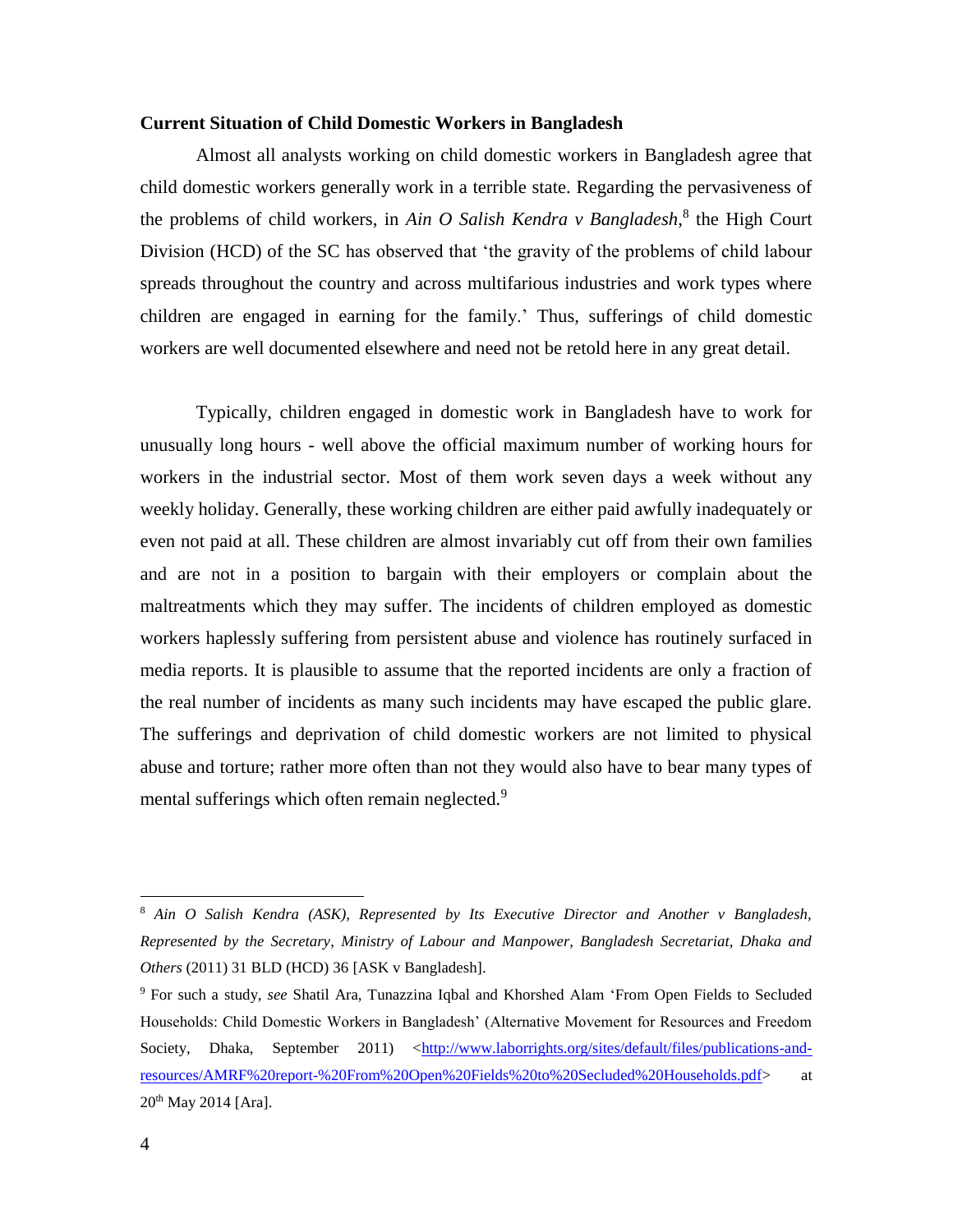The predicament of our workers may in many cases be so dire that the HCD in *BNWLA v Bangladesh*, <sup>10</sup> has compared domestic works to slavery and observed:

It [domestic works] is somewhat akin to the situation in the dark days of slavery when black Africans were rounded up from their homes, packed like sardines into ships and carried to far away America where they toiled in the houses of the white Americans. The slave trade has been long abolished. Sadly, we are far behind times and still engage in practices that are not far less than slavery. $11$ 

Of course, there are significant differences between slavery and domestic works by children. First and foremost is that while slavery was legal, treating domestic works inhumanly is without doubt illegal. That said, if the working and living conditions of child domestic workers, their aloofness from their families, and their overall haplessness are considered, it would be difficult to demarcate a clear line between their predicaments and those of the slaves of the past when slavery was considered a legally acceptable practice.

Sometimes in order to escape the persistent abuse and torture, many child domestic workers try to escape the household of their employers. But these desperate children then instead of reaching their homes, may haplessly die due to accidents or fall victims of traffickers or other criminal gangs who use them as their tools. Sometimes in the name of employing children, they are taken away from their homes in rural areas to cities and get trafficked or forced to engage in begging, prostitution or other immoral or illegal activities.<sup>12</sup> In fact, the deplorable situation of the child domestic workers in Bangladesh implies an abject failure of the policy instruments adopted by the Government designed for the protection of children.

<sup>10</sup> *Bangladesh National Women Lawyers Association (BNWLA), Represented by Its Vice-President, Fahima Nasrin v The Cabinet Division, Represented by Cabinet Secretary, Bangladesh Secretariat, Dhaka and Others* (2012) 17 MLR (HCD) 121 [BNWLA v Bangladesh].

<sup>11</sup> *Ibid*, at para 36.

<sup>12</sup> UNICEF, *Child Sexual Abuse, Exploitation and Trafficking in Bangladesh*, [<http://www.unicef.org/bangladesh/Child\\_Abuse\\_Exploitation\\_and\\_Trafficking.pdf>](http://www.unicef.org/bangladesh/Child_Abuse_Exploitation_and_Trafficking.pdf) at 28 May 2014.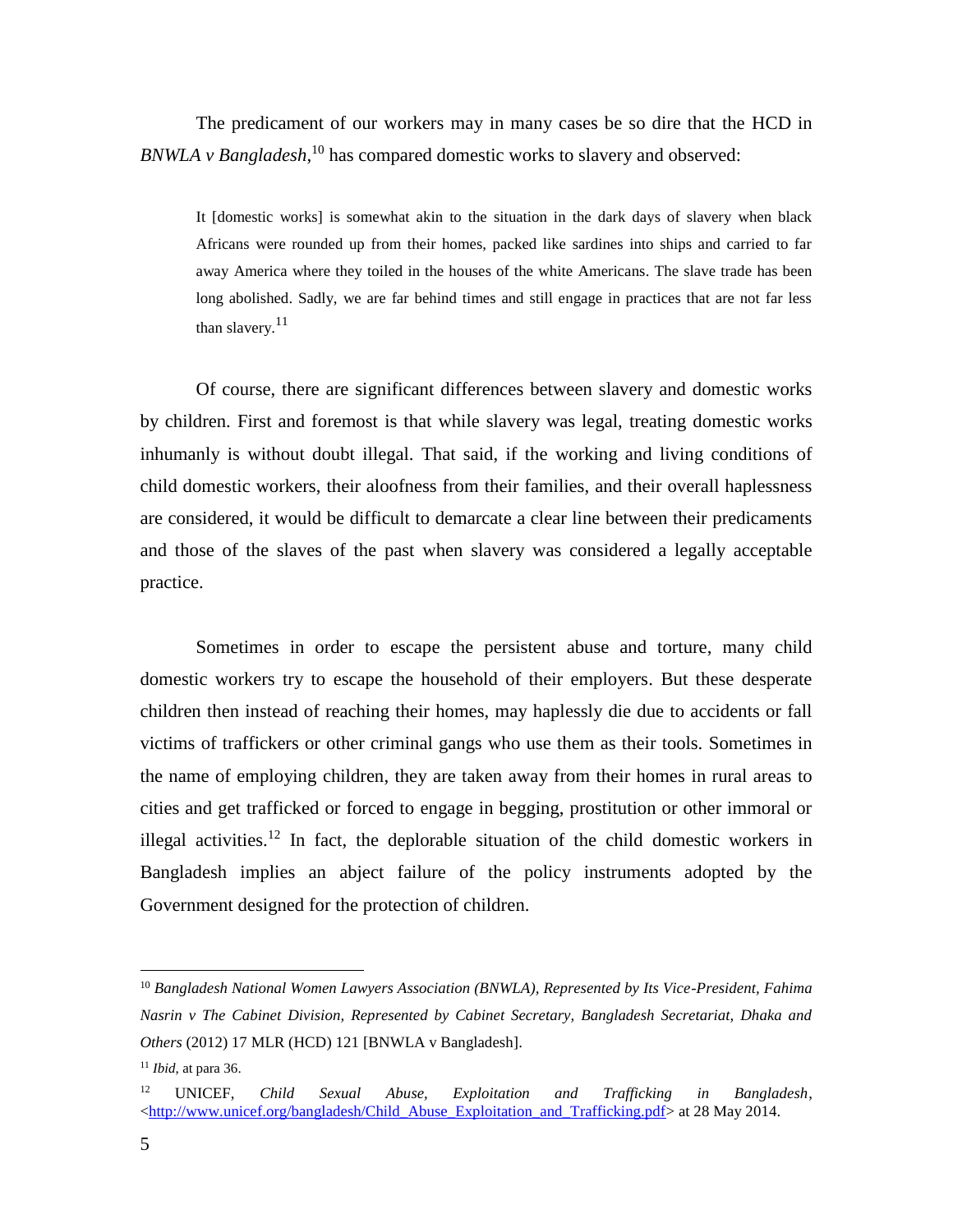## **International Legal Regime on Regulation of Domestic Works by Children and Bangladesh**

As a member of the international community and a subject of the international legal regime, Bangladesh has signed a number of international legal instruments relating to the protection of children. Some of these instruments contain provision/s which either directly or indirectly deals with the rights of child domestic workers. Bangladesh is a signatory of the *Convention on the Rights of the Child*,  $1989<sup>13</sup>$  since  $26<sup>th</sup>$  January 1990 which it ratified on  $3<sup>rd</sup>$  August 1990.<sup>14</sup> Article 27 is of particular importance as it states that 'States Parties recognize the right of every child to a standard of living adequate for the child's physical, mental, spiritual, moral and social development' as well as Article 28 that connotes the right of a child to education. Article 32 also addresses the fact that 'States Parties recognize the right of the child to be protected from economic exploitation and from performing any work that is likely to be hazardous or to interfere with the child's education, or to be harmful to the child's health or physical, mental, spiritual, moral or social development.' Article 37(a) is integral to the plight of Bangladeshi child domestic workers since it states that 'No child shall be subjected to torture or other cruel, inhuman or degrading treatment or punishment'.

The Government of Bangladesh also signed and ratified the *International Labour Organization (ILO) Convention No. 182 on the Worst Forms of Child Labour* in 2001.<sup>15</sup> Bangladesh has ratified some of ILO's fundamental Conventions including the *Forced Labour Convention, 1930* (No. 29), the *Abolition of Forced Labour Convention, 1957*  (No. 105), the *Minimum Age (Industry) Convention (Revised),* 1937 (No. 59) and the

<sup>&</sup>lt;sup>13</sup> Convention on the Rights of the Child, 1989 opened for signature 20<sup>th</sup> November 1989, 1577 UNTS 3 (entered into force 2nd September 1990).

<sup>14</sup> United Nations Treaty Collection, *Convention on the Rights of the Child: Status as at 22-05-2014* <http://treaties.un.org/Pages/ViewDetails.aspx?mtdsg\_no=IV-11&chapter=4&lang=en#EndDec>, at 22<sup>nd</sup> May 2014.

<sup>15</sup> International Labour Organization, *Bangladesh Decent Work Country Programme*, *Asian Decent Work Decade, 2006-2015* <http://www.ilo.org/wcmsp5/groups/public/---asia/---ro-bangkok/---ilodhaka/documents/publication/wcms  $106634.pdf$  at  $22<sup>nd</sup>$  May 2014, at 4 [Decent Work Country Programme].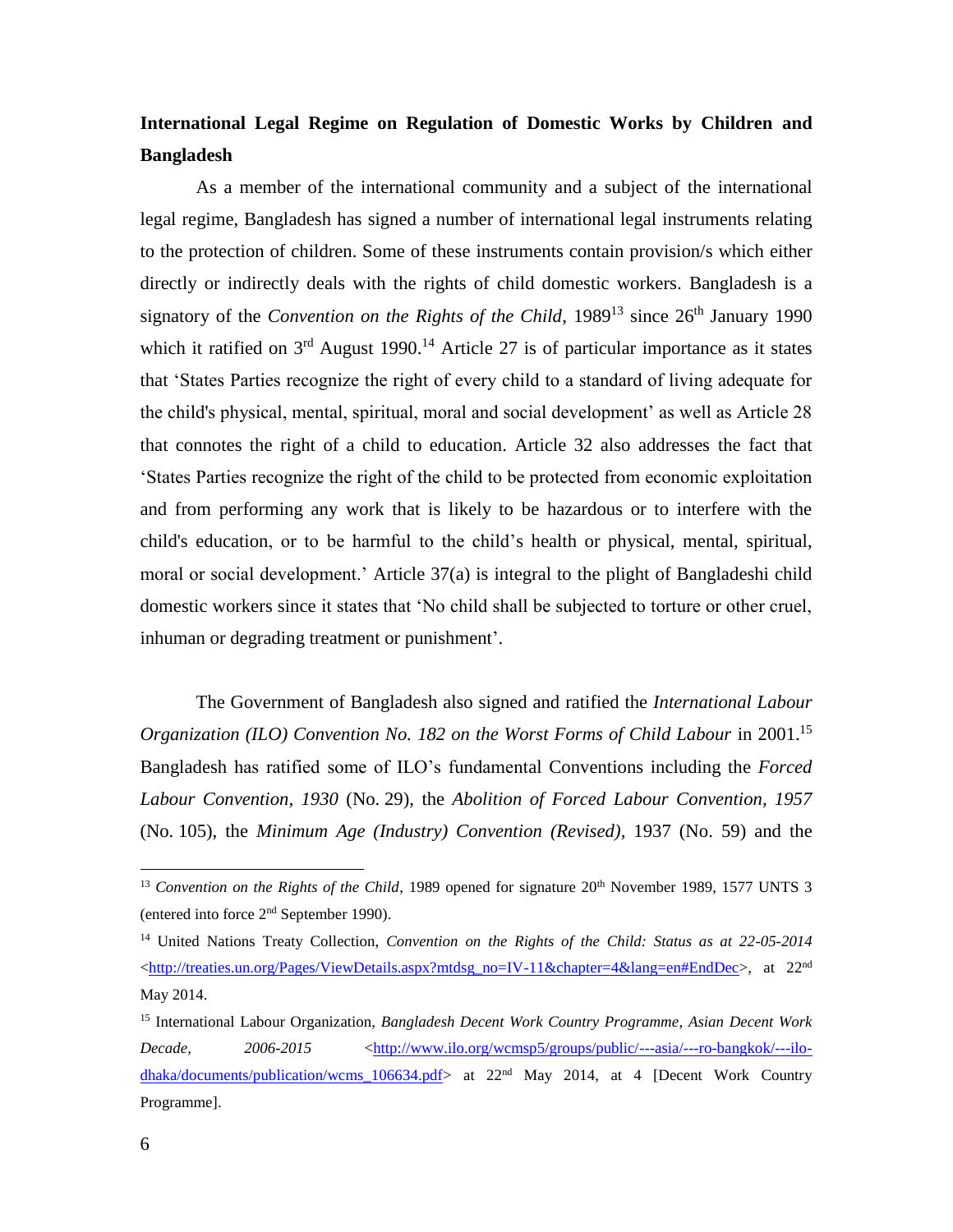aforesaid *Worst Forms of Child Labour Convention,* 1999 (No. 182).<sup>16</sup> Bangladesh is yet to ratify one of the latest ILO Conventions which is meant to protect domestic workers including child domestic workers. This is *Convention No. 189* which is the *Domestic Workers Convention*, 2011 that came into force on 5<sup>th</sup> September 2013.<sup>17</sup>

The *Domestic Workers Convention*, 2011<sup>18</sup> establishes certain principles that lie in conjunction with how child domestic workers' situation may be made better. The *Domestic Workers Convention* underscores that children in developing countries continue to be among the most marginalized.<sup>19</sup> Article 3 mentions that states would have to take steps to ensure the successful promotion and protection of human rights of all domestic workers. There is a requirement of setting a minimum age for domestic workers which must be consistent with the provisions of the *Minimum Age Convention*, 1973 (No. 138), and the *Worst Forms of Child Labour Convention*, 1999 (No. 182), and cannot be lower than those established by national laws for workers usually.<sup>20</sup> Signatories to the Convention are obliged to make certain that domestic workers who are under 18 years of age and above the minimum employment age must not be denied compulsory education, further education or vocational training.<sup>21</sup>

State parties to the Convention are bound to prevent abuse, harassment and violence against domestic workers. On the other hand, decent working circumstances and fair terms of employment need to be ensured for the domestic workers and if they reside

<sup>21</sup> *Ibid,* Article 4(2).

 $16<sup>16</sup>$ <sup>16</sup> International Labour Organization, *Ratifications for Bangladesh* **<**[http://www.ilo.org/dyn/normlex/en/f?p=1000:11200:0::NO:11200:P11200\\_COUNTRY\\_ID:103500>](http://www.ilo.org/dyn/normlex/en/f?p=1000:11200:0::NO:11200:P11200_COUNTRY_ID:103500) at 22nd May 2014.

<sup>17</sup> International Labour Organization, *Information System on International Labour Standards*: *Countries that Have Not Ratified This Convention, C189 - Domestic Workers Convention, 2011 (No. 189)* [<http://www.ilo.org/dyn/normlex/en/f?p=NORMLEXPUB:11310:0::NO:11310:P11310\\_INSTRUMENT\\_I](http://www.ilo.org/dyn/normlex/en/f?p=NORMLEXPUB:11310:0::NO:11310:P11310_INSTRUMENT_ID:2551460:NO) D:2551460: NO > at 22<sup>nd</sup> May 2014.

<sup>18</sup> *Convention Concerning Decent Work for Domestic Workers* (Convention No. 189).

<sup>19</sup> *Ibid. See* Preamble.

<sup>20</sup> *Ibid,* Article 4(1).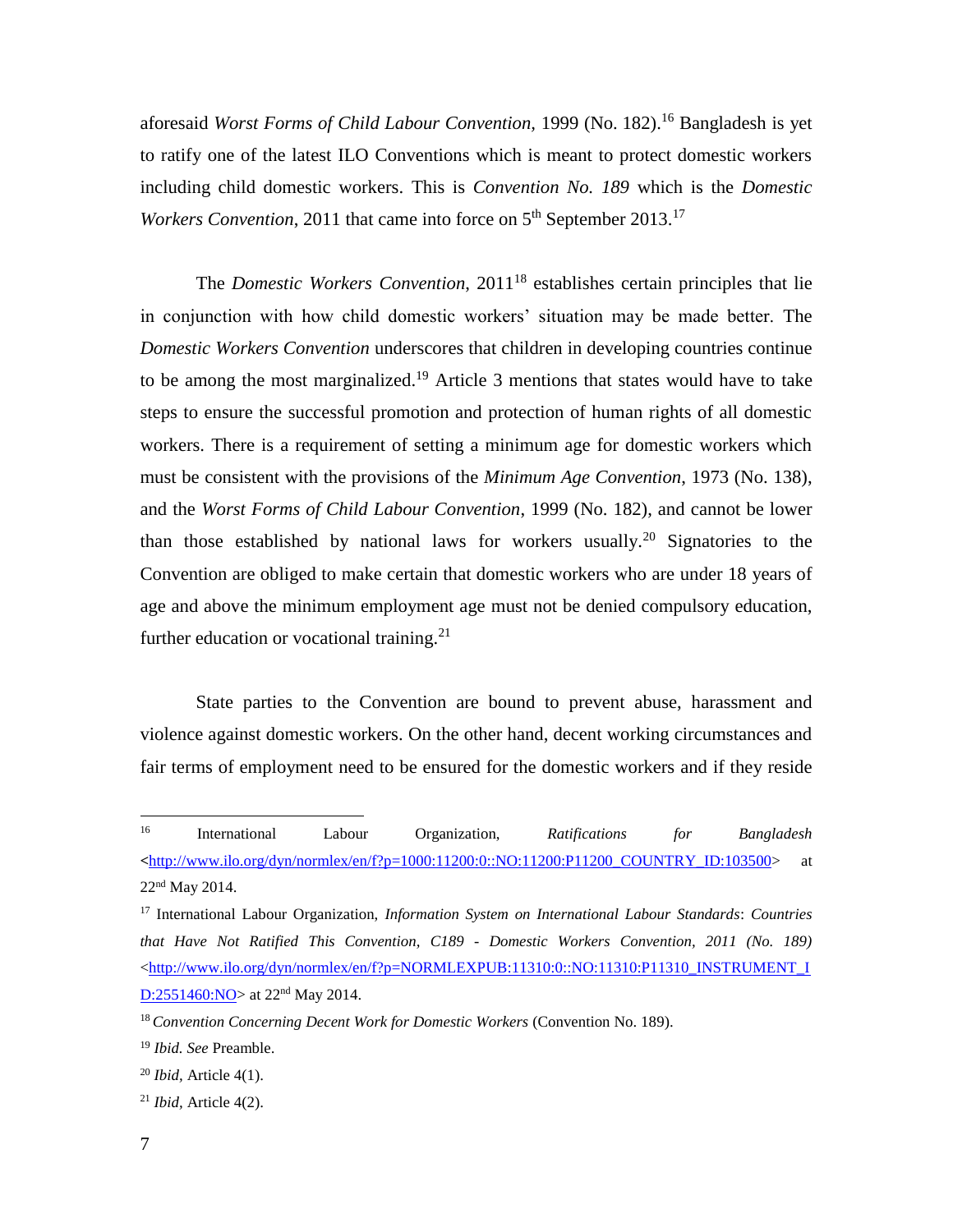in the household in which they work, decent living conditions respecting their privacy must be ensured under Article 6. The ability to freely reach agreements for daily and weekly rest or annual leave is stated in Article 9. It further stresses that every domestic worker, including children, has the right to a secure and healthy working environment and state parties shall have to take steps to make sure of their occupational health and safety.<sup>22</sup>

Some other recent up-to-date major ILO Conventions relating to works by children also not ratified by Bangladesh include the *Minimum Age Convention*, 1973 (No. 138) and the *Minimum Wage Fixing Convention*, 1970 (No. 131).<sup>23</sup> However, Bangladesh is in the last stage of ratification of Convention No. 138.<sup>24</sup> As Bangladeshi courts do not treat international treaties signed by the executive as binding laws unless their provisions are expressly incorporated into domestic laws, these international instruments have limited practical value for the intended beneficiaries. <sup>25</sup> However, when the domestic law on a particular point is ambiguous or there is a total absence of any provision on a particular point, courts may draw upon the principles enunciated in the international legal instruments signed by the executive. <sup>26</sup> Therefore, the Bangladeshi courts would not normally rely upon or refer to international legal instruments unless domestic law on a point is non-existent or *non liquet*. Thus, unless the provisions of an international convention ratified by Bangladesh has been incorporated in a domestic statute, essentially the practical value of ratification of international legal instruments by

<sup>22</sup> *Ibid,* Article 13(1) of the *Convention*.

<sup>23</sup> International Labour Organization, *Up-to-date Conventions Not Ratified by Bangladesh*  $\langle$ http://www.ilo.org/dyn/normlex/en/f?p=1000:11210:0::NO:11210:P11210\_COUNTRY\_ID:103500> at 22nd May 2014.

<sup>&</sup>lt;sup>24</sup> International Labour Organization, Governing Body's 320<sup>th</sup> Session, *Review of annual reports under the follow-up to the ILO Declaration on Fundamental Principles and Rights at Work* <http://www.ilo.org/wcmsp5/groups/public/---ed\_norm/---

relconf/documents/meetingdocument/wcms\_236200.pdf> (7 February 2014) at 15.

<sup>25</sup> *Hussain Muhammad Ershad v. Bangladesh and Others* (2001) 21 BLD (AD) 69, paras 2, 3, 12. <sup>26</sup> *Ibid*.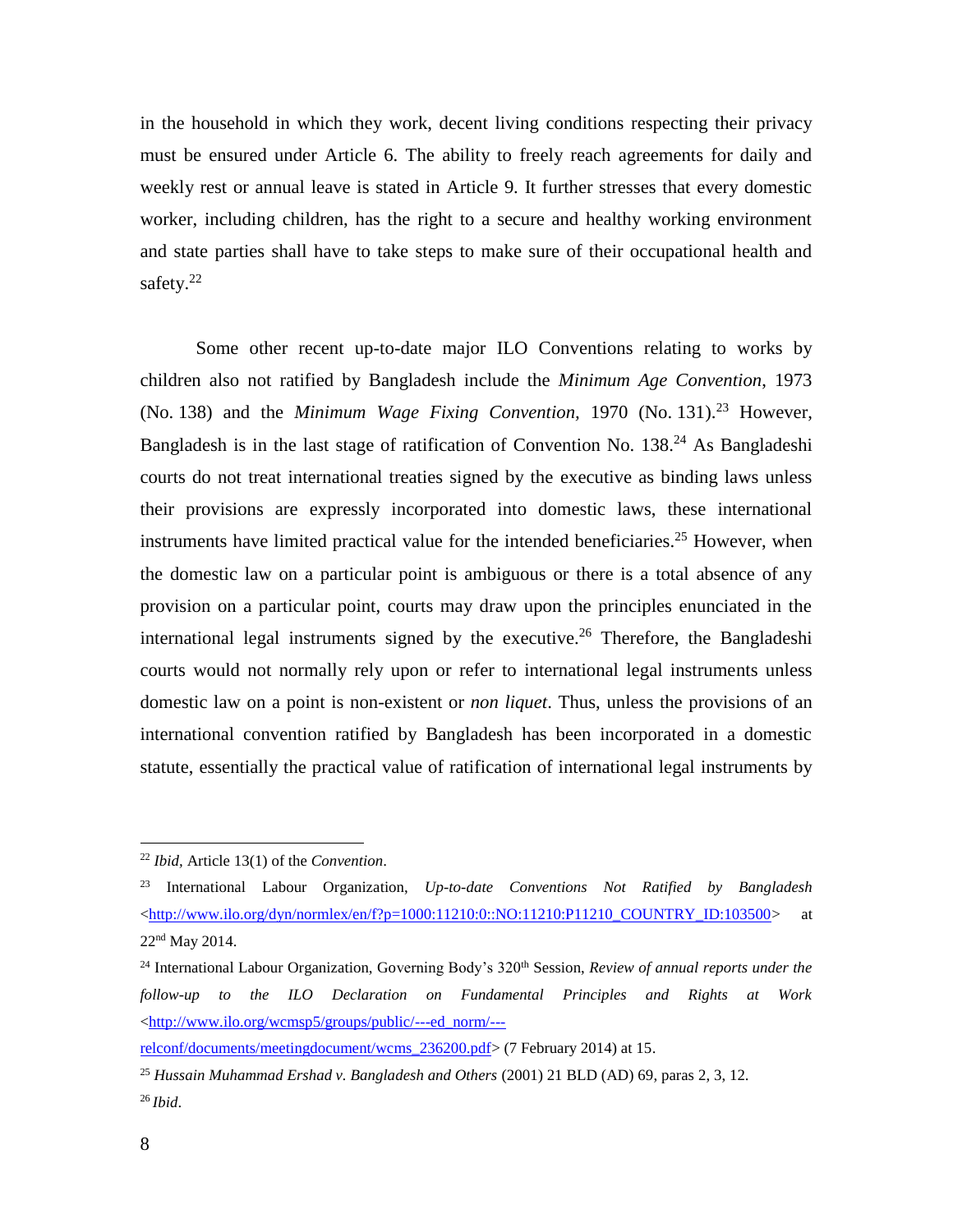Bangladesh would be limited to the requirement of compliance sought by periodic reporting or other mechanisms as provided for by those instruments.

## **National Legal and Policy Instruments and Executive Efforts on Regulation of Domestic Works by Children**

The *Constitution of Bangladesh* contains some provisions which can be applied to regulate some aspects of child domestic work. Article 34(1) of the Constitution unequivocally denounces all forms of forced labour. Article 14 of the Constitution proclaims 'to emancipate workers and backward sections of the people from all forms of exploitation' as a fundamental responsibility of the state. Article 28(4) of the Constitution grants the Government power to make 'special provision in favour of women or children or for the advancement of any backward section of citizens', even though such special provisions may discriminate against some other. However, Articles 14 and 28(4) of the Constitution are all contained in the Fundamental Principles of State Policy part of the Constitution, and though they would be applied by the state in law making, would remain fundamental to the governance of Bangladesh, and would act as a guide to the interpretation of laws, they are not judicially enforceable.<sup>27</sup>

In Bangladesh, the age of 'child' has been specified in various legal and policy instruments in various ways. The *National Children Policy*, 2011, the most comprehensive policy dealing with children welfare in Bangladesh states that children would mean all individuals below 18 years of age.<sup>28</sup> The *Children Act*, 2013,<sup>29</sup> dealing with the rights of children in Bangladesh defines all persons under the age of 18 years as children.<sup>30</sup> However, the law limits its scope on this issue by qualifying it with the

<sup>27</sup> *Constitution of the People's Republic of Bangladesh*, 1972, Article 8(2).

<sup>28</sup> Government of the People's Republic of Bangladesh, Ministry of Women and Children Affairs, *National Children Policy*, 2011 (February 2011), para 2 [Children Policy, 2011].

<sup>29</sup> Act No. 24 of 2013.

<sup>30</sup> *Ibid*, Section 4.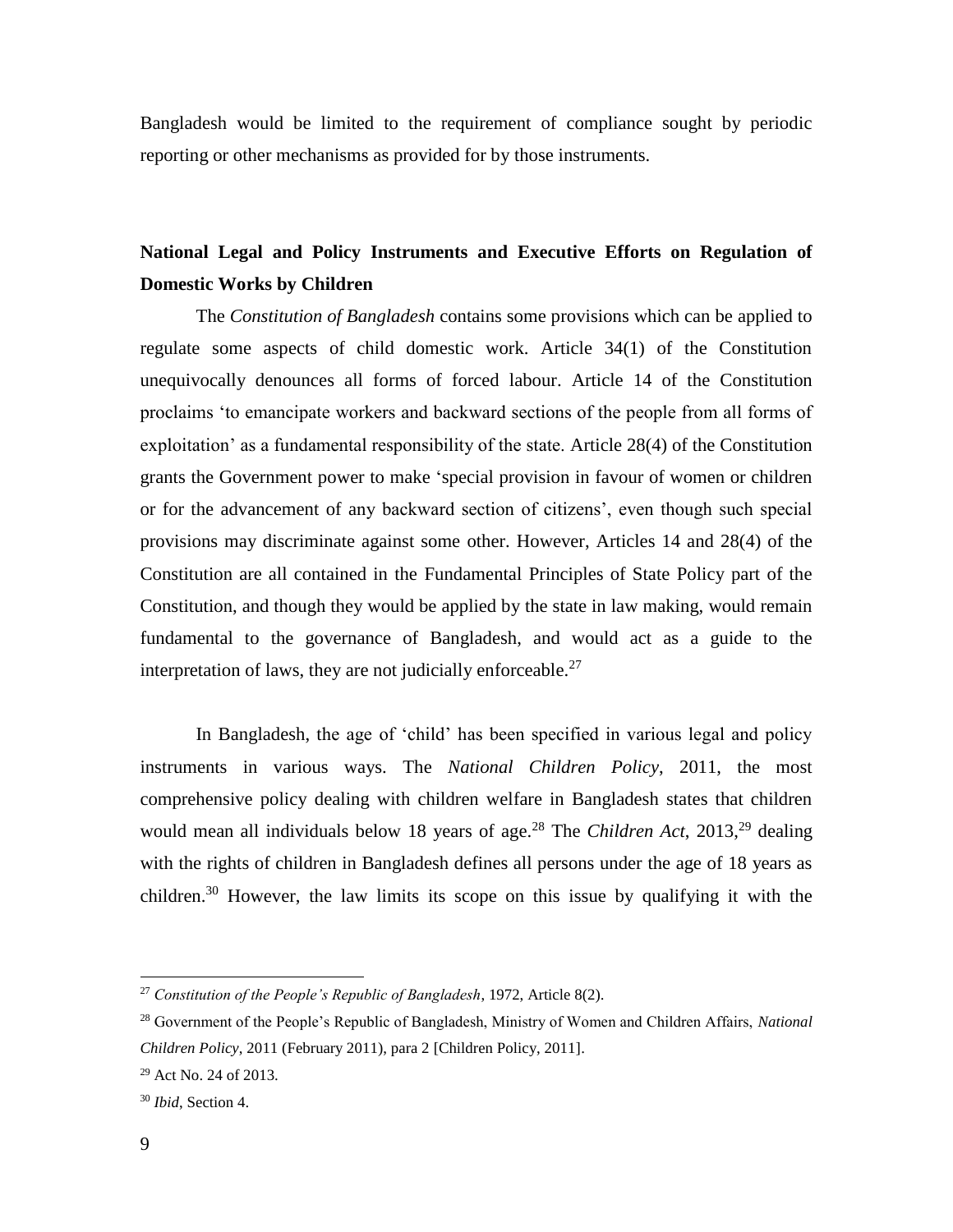following words 'for fulfilling the objectives of this law'.<sup>31</sup> This Act essentially deals with the treatment of children who come in conflict with laws and it has no provision on child workers per se.

The *Repression of Violence against Women and Children Act*, 2000<sup>32</sup> defines children as anyone below the age of 16 years.<sup>33</sup> This Act deals with children as victims of offences. In terms of civil matters, the *Majority Act*, 1875<sup>34</sup> stipulates that every person under the age of 18 years (however, those minors for the superintendence of whose property guardians have been appointed by courts, are considered to attain majority when they are of 21 years age).<sup>35</sup> In case of criminal liability, the *Penal Code*,  $1860^{36}$  provides that a child under 9 years of age cannot be criminally responsible for the commission of any offence;<sup>37</sup> a child aged between 9 to 12 years can only be responsible for an offence if it can be found that the child has sufficient maturity of understanding to judge of the nature and consequences of her/his conduct.<sup>38</sup> Thus, as these laws differ in their objects, though the theoretical basis for the fixation of the age of child in differing ways may be questioned, it apparently is not a practical issue.

In terms of the legal age for employment, there is some incongruity among the existing laws and policies. Interestingly, even the *National Child Labour Elimination Policy*, 2010 by stating that 'as age is the decisive factor in determining the definition of a child, it would have been better if a uniform age of child-adolescent could have been fixed'<sup>39</sup> recognises the incongruity but does not deal with it. The definition of workers as

<sup>31</sup> *Ibid*.

<sup>32</sup> Act No. 8 of 2000.

<sup>33</sup> *Ibid*, Section 2(k).

<sup>34</sup> Act No. IX of 1875.

<sup>35</sup> *Ibid*, Section 3.

<sup>36</sup> Act No. XLV of 1860.

<sup>37</sup> *Ibid*, Section 82.

<sup>38</sup> *Ibid*, Section 83.

<sup>39</sup> Ministry of Labour and Employment, Government of the People's Republic of Bangladesh, *National Child Labour Elimination Policy*, 2010 (March 2010), Definition and Age of Working Children, para 6.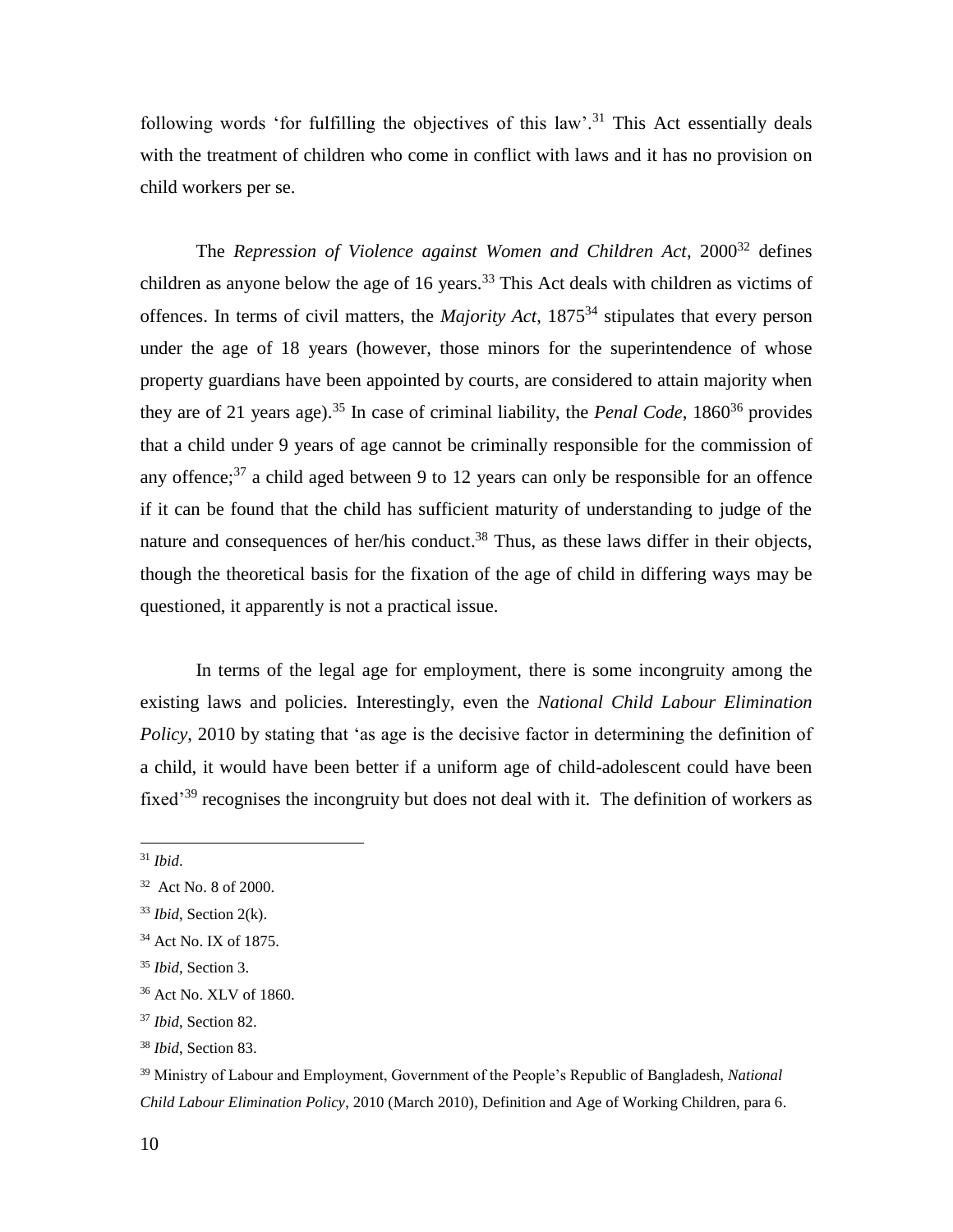contained in Section 2(65) of the *Bangladesh Labour Act*, 2006<sup>40</sup> only includes those engaged in establishments or industries and thus, domestic workers are not entitled to protection under this Act. Section 1(4)(o) of the Act also unequivocally provides that domestic workers would not be covered by this law. According to this Act, child would mean anyone under the age of  $14 \text{ years}^{41}$  and adolescent would mean anyone above the age of 14 years but below the age of 18 years.<sup> $42$ </sup> This Act provides that anyone below the age of 14 years cannot be employed in any work and children above 14 years but below 18 years can only be employed when a certificate of fitness is granted to her/him by a registered medical practitioner.<sup>43</sup> The Act provides a leeway for employing children in light works in that a child above the age of 12 years but below 14 years may be appointed in light work. 44

The *Domestic Workers Protection and Welfare Policy*, 2010 (Draft) provides that no child below 14 years of age can be employed in domestic work. But it also provides that in special circumstances, a child who is 12 years old, can be employed in such household work which is not dangerous for her/his health and development and would not hamper education of the child. Of course, as there is no objective criterion to decide what is not dangerous to the health of a child and her/his development, it seems that this limited scope would be open to be misused. Even more importantly, this is just a draft policy and unless this becomes operational, even if a child below 12 years is employed in domestic work, it appears that would not constitute an offence under any law in force in Bangladesh.

Apparently, the only legislation that directly deals with domestic workers in Bangladesh is the *Domestic Servants Registration Ordinance*, 1961.<sup>45</sup> According to this

<sup>40</sup> Act No. 42 of 2006.

<sup>41</sup> *Ibid*, Section 2(36).

<sup>42</sup> *Ibid*, Section 2(8).

<sup>43</sup> *Ibid*, Section 34.

<sup>44</sup> *Ibid*, Section 44.

<sup>45</sup> East Pakistan Ordinance No. XLIV of 1961.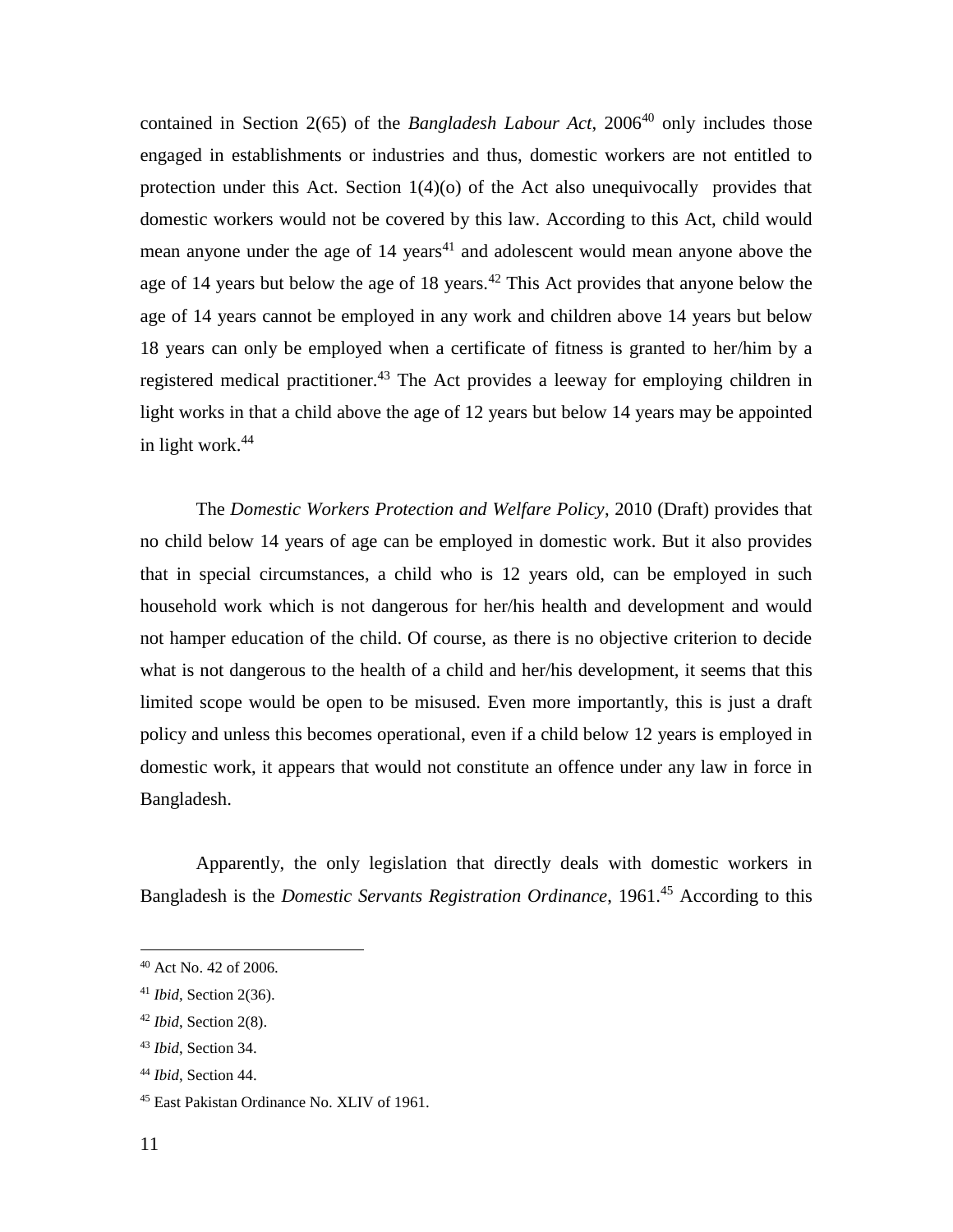Ordinance, domestic worker would include 'every person who renders domestic services (i.e., services pertaining to household affairs) to his employer in lieu of wages or any other consideration'. <sup>46</sup> However, this Ordinance, as its title would connote, has not been passed for giving any specific rights to domestic workers or imposing any obligation on the employers vis-à-vis the workers; rather this has been passed merely for imposing an obligation on the domestic workers in very limited areas covering parts of the Dhaka metropolitan area only that they must report and register their names and address with the police.<sup>47</sup> Given that the Ordinance was promulgated by a martial law regime in Pakistani colonial era, its emphasis on reporting and registrations is perhaps hardly surprising.

Pointing to some features of the *Labour Act*, 2006, an analyst has commented that from the view point of the domestic workers, this legislation actually moves backwards.<sup>48</sup> For example, as domestic workers were included in the definition of workers as contained in the *Minimum Wages Ordinance*, 1961,<sup>49</sup> wages for them could be fixed under the legal mechanism provided for in the Ordinance. However, as Section 353(1) of the *Bangladesh Labour Act*, 2006 repeals the *Minimum Wages Ordinance*, 1961, the wages for domestic workers cannot now be fixed under the statutory regime without the enactment of any new legal instrument.

The *Children (Pledging of Labour) Act*, 1933<sup>50</sup> (also repealed by the *Bangladesh* Labour Act, 2006) declared any agreement to pledge the labour of children void.<sup>51</sup> However, it would appear that such pledge would in any case violate the fundamental rights as enshrined in the *Constitution of Bangladesh* as well as an agreement against public policy and hence, would not appear to be enforceable in any court. Similarly, wages for domestic workers were never fixed under the Ordinance of 1961. Thus, the

 $46$  Ibid, Section 2 (a).

 $47$  Ibid, Sections 2(c), 3, and Schedule to the Ordinance.

<sup>48</sup> Dr. Naim Ahmed, *Safeurading the Rights of Domestic Workers: Existing Laws and Ways to Move Forward* <http://www.dwatch-bd.org/ggtp/keynote.pdf> at 19<sup>th</sup> May 2014 [Ahmed].

<sup>49</sup> Ordinance No. XXXIV of 1961, Section 2(9).

<sup>50</sup> Act No. II of 1933.

<sup>51</sup> *Ibid*, Section 3.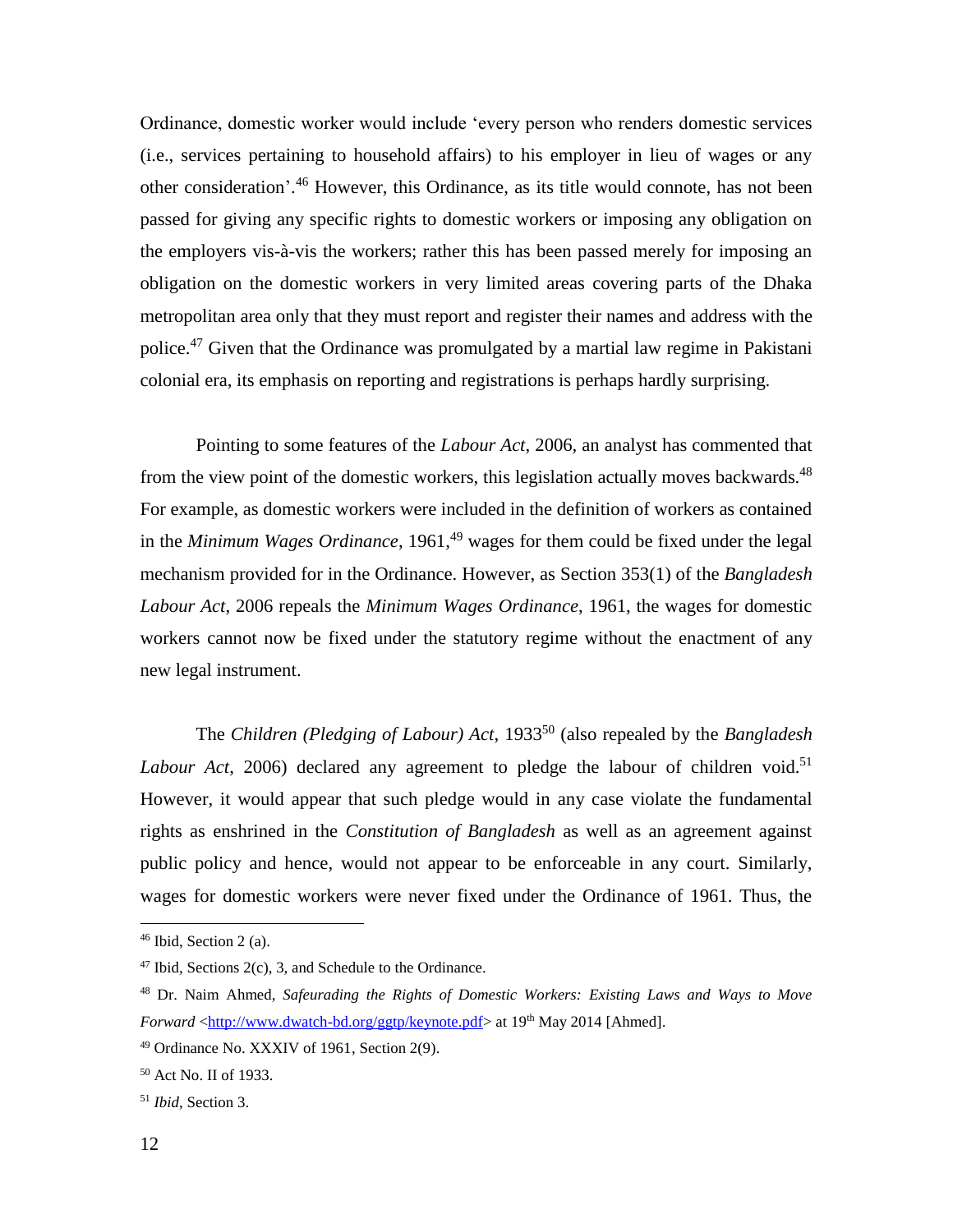absence of these provisions in the existing *Labour Act*, 2006 seems to be devoid of any practical value.

Despite the absence of statutory laws dealing with domestic works by children, all agreements by children to engage in domestic works would fit in the quite wide import of the definition of legally enforceable contracts as contained in Sub-Sections (e) and (h) of Section 2 the *Contracts Act*, 1872<sup>52</sup> and even if oral, can be enforced by civil courts provided sufficient evidence is produced by the party seeking relief. Any cruel or criminal acts perpetrated against child domestic workers can be punished under the existing penal laws such as the *Penal Code*, 1860, *Repression of Violence against Women and Children Act*, 2000. Of course, when a violation of fundamental rights of a child domestic worker occurs, a writ petition can be filed but as such petitions cannot be filed against a private person, this would prove to be an ineffective tool for seeking redress against the employer in individual cases. Civil or criminal actions though viable in theory, would have limited practical usage for child domestic workers as they can only be of use if the workers themselves or someone else seek the recourse of law. This is where Government bodies can come in to play and assist the child domestic workers by being vigilant and espousing the grievance of the latter against their employers.

The plight of domestic workers and the Government's responsibility to protect them from systemic neglect has been at issue in *BNWLA v Bangladesh* and in this case, the HCD has issued ten specific directions upon the Government. The 10 directions are: (1) taking immediate steps to prohibit all forms of employment of children (including domestic works) up to the age of 12 years; (2) obliging employers of child domestic workers to provide for the training/employment of the child domestic workers aged between 13 to 18 years; (3) implementing the *National Child Labour Elimination Policy*, 2010, and particularly recommended setting up of a focal Ministry/focal point, Child Labour Unit and National Child Labour Welfare Council for its implementation; (4) taking measures for inclusion of child domestic workers within the *Labour Act*, 2006 and implementing the beneficial provisions of the *Draft Domestic Worker Protection and* 

<sup>52</sup> Act No. IX of 1872.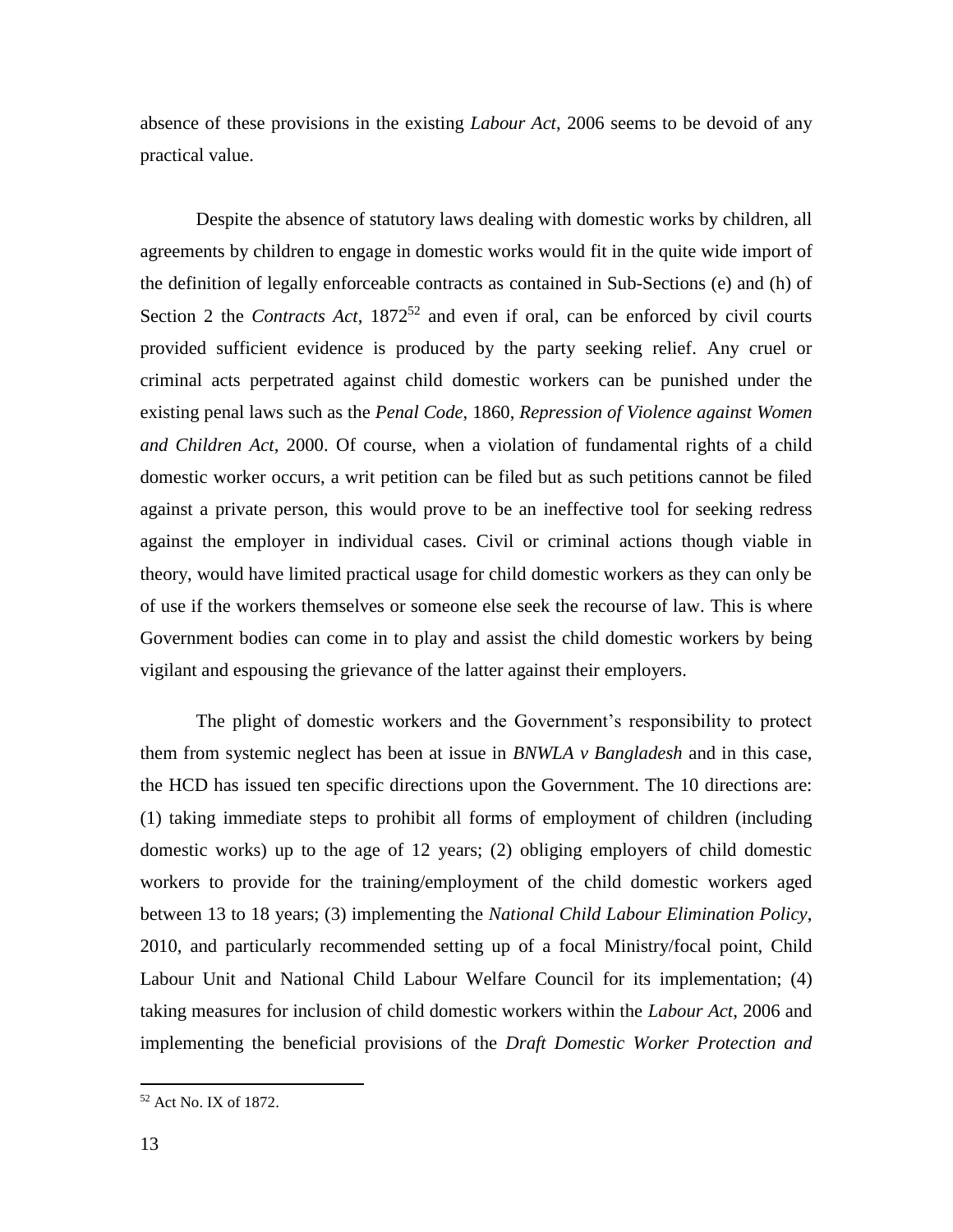*Welfare Policy*; (5) monitoring the cases of violence against the domestic workers and ensuring prosecution of the perpetrators of such violence; (6) maintaining a list of children in a register to be kept in every union *parishad* and obliging parents of young children who send their children from rural to urban areas for work to register the details of the child; (7) setting up a mandatory registration regime for child domestic workers which would require all employers to register the details of children or other domestic workers with local government units such as *pourashava* or municipal corporations (though not union *parishads*); <sup>53</sup> (8) expecting that the Government would take steps to enact law requiring that the employers must ensure health check-up of domestic workers once in every two months; (9) requiring that existing legal framework would be strengthened in such a way that benefits of regulated working hours, rest, recreation, salary etc. enjoyed by industrial workers are also ensured for all domestic workers; and (10) requiring that laws would ensure proper medical treatment and compensation to be paid by employers to the domestic workers for any illness, injury or fatality occurring in the course of employment or as a result of it.<sup>54</sup>

Directions issued by their Lordships in this case follows an in-depth analysis of the various ill effects of domestic works on the workers, is well-intoned, and based on a genuine desire to ameliorate the working and living conditions of child domestic workers. Hence, their Lordships must be lauded for taking a thorough view on an area that has generally been neglected by the legislature. However, the wisdom behind some of the directions, their desirability, or practicality is not beyond question. Some of the directions are expressed in so broad and imprecise terms that whether or not those have been implemented to any meaningful extent can hardly be assessed by any objective

<sup>53</sup> The judgment does not give any justification for the exclusion of union *parishads* from the ambit of such registration regime. Presumably, union p*arishads* have been excluded because it has been assumed that child domestic work is only an urban phenomenon or children working in rural areas would stay close to their own families and so, they would be less vulnerable. However, such assumptions may not always be correct as though they would reflect the common trend; their exceptions are also not rare.

<sup>54</sup> BNWLA v Bangladesh, above note 10, at para 40.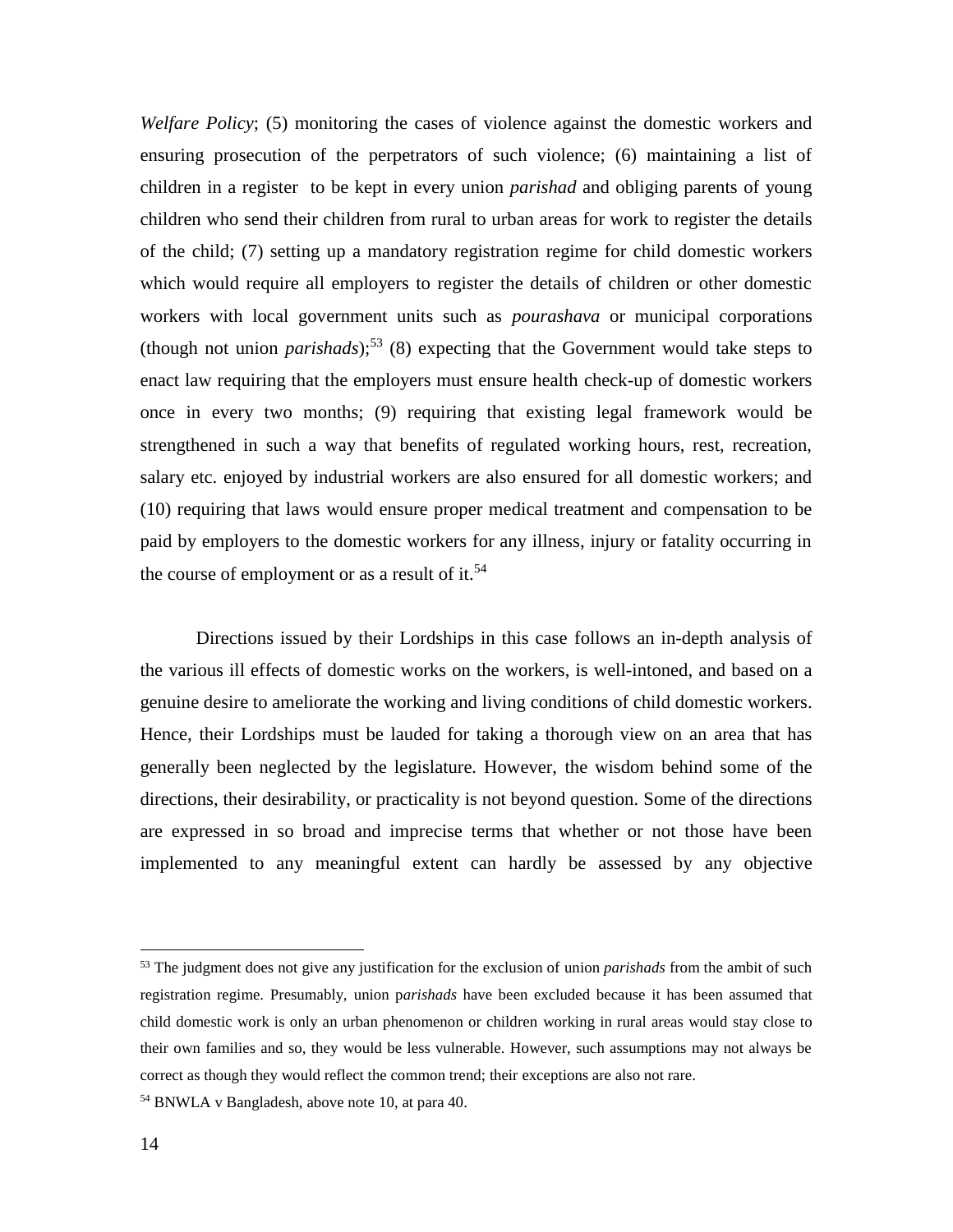assessment standard. <sup>55</sup> Thus, even by some tinkering with the existing laws and policy instruments, the Government may validly claim that it has followed the directives issued by the HCD.

In most of the cases, the directives issued by their Lordships stipulate what needs to be done but does not provide for any punishment for their non-compliance. As according to the doctrine of separation of powers, it is the prerogative of the legislature to legislate and the court's only to interpret the laws, it is understandable that the HCD could not provide for punishment for the non-compliance with its directives. That said, this feature of the judgment is probably its first and foremost limitation as opposed to a statutory law as a tool for the protection and promotion of child workers.

Generally, most of the directions have been issued at the Government without mentioning any particular agency of the Government and vesting them with any specific responsibility. Of course, it is for the Government to decide who would do what to implement the directives of the HCD. Hence, just that the directives are not being addressed to any specific agency of the Government cannot in any away absolve the Government of its responsibilities to honour them. However, if specific Government agencies were imposed upon specific obligations relating to domestic works by children, clearly their performance could have been monitored much more easily and that could have helped to ensure their accountability.

In some cases, one may be excused for arguing that the directives issued are simply quixotic or too sketchy to engender intended outcomes. For example, in a country like Bangladesh where most of the population do not get any facility for periodic medical check-up, a law demanding that all employers of domestic workers would provide for health check-up of workers at least once in every two months- seems to be a little too far ahead of time. Thus, the jittery attitude or reluctance of the legislators regarding the enactment of a law for implementing this provision can too some extent, be understood.

<sup>&</sup>lt;sup>55</sup> For example, monitoring the cases of violence against the domestic workers and ensuring prosecution of the perpetrators may arguably be achieved simply by setting up monitoring cells to look into this.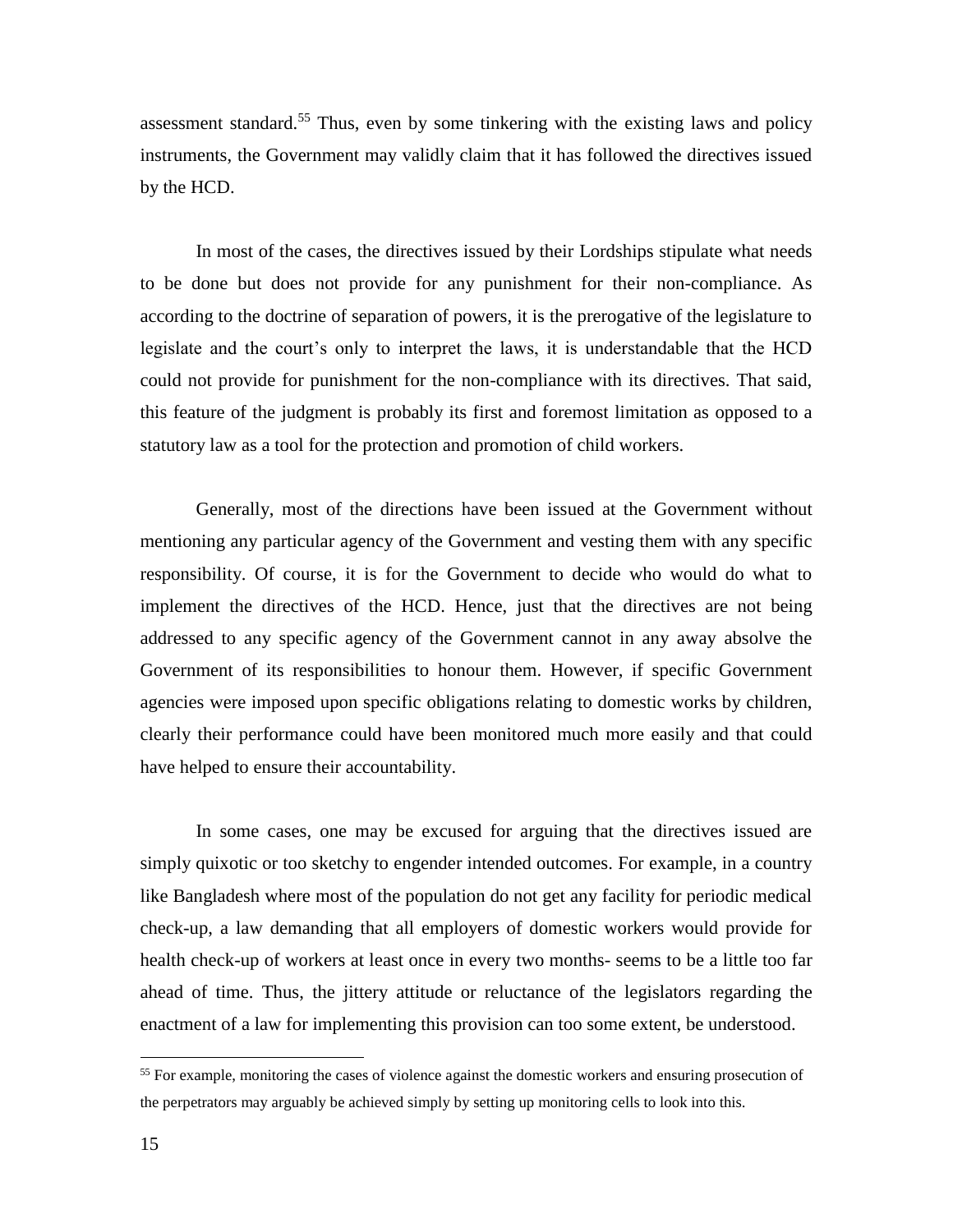Of course, employers of domestic workers can and should be asked to compensate their workers for any disease, injury, fatality suffered by them in the course of or as a result of their employment. There is also no doubt that a law to that effect can be drafted and if in case of any dispute as to the responsibility of the employer of a domestic worker, if found responsible, pursuant to a judgement of a court or tribunal, the employer should be held liable to pay such compensation. However, many employers of domestic workers may lack the resources necessary to pay the compensation required to meet the needs of the workers. In such cases, the existence of legal provisions would not be sufficient to meet the needs of domestic workers.<sup>56</sup>

The direction that the Government should include domestic workers within the definition of workers in *Labour Act*, 2006 - it may respectfully be submitted that this is a bit too simplistic and an abrupt note on a quite complex question. This is so because upon reading the various provisions of the Act, it would appear that it has been passed by the legislature with a conscious design to differentiate between domestic works and industrial or factory works.<sup>57</sup> Obviously, the HCD conceived that the inclusion of domestic workers would make them eligible for enjoying those benefits which are now only enjoyed by workers in the industrial sector but perhaps the same result can be achieved through other means.<sup>58</sup>

The *Domestic Workers Protection and Welfare Policy*, 2010, stipulates that union *parishad*, *pourashava*, and office of councillors of city corporations would be treated as registering authority relating to domestic workers.<sup>59</sup> It demands that terms and conditions of work of all workers engaged in domestic work would be regulated by a written contract (in case of child workers aged between 14 to 18 years, the employer would enter

<sup>&</sup>lt;sup>56</sup> Solution to this problem has been mooted in the next section of this study report.

<sup>57</sup> Ahmed, above note 48, at 17.

<sup>58</sup> This issue has been explored in greater detail in the next section.

<sup>59</sup> Draft Domestic Worker Policy, 2010, above note 5, at para 2.4.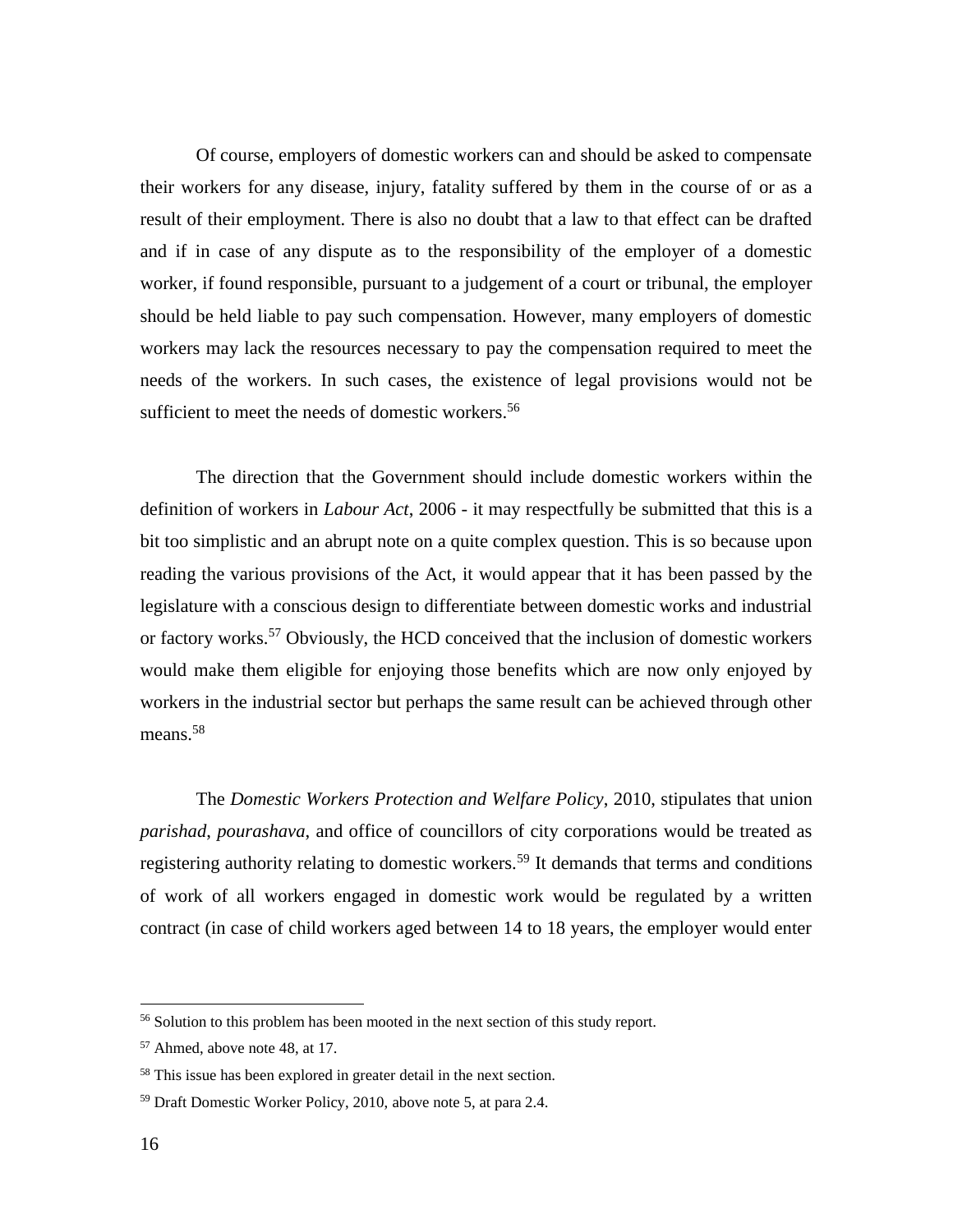into a contract with the child's guardian). $60$  In case of children without guardians, written intimation of the registration authority would amount to a contract.<sup>61</sup> Upon commencement of domestic work, the employer must issue the worker an identity card; one copy of which would also be retained by the employer and another would be submitted to the registering authority. $62$ 

Under the *Draft Domestic Workers Policy*, 2010 without fixing wages no one can be engaged as a domestic worker and the wages must be fixed in money.<sup>63</sup> The policy also fixes the maximum number of working hours per day and provides for rest and leave for domestic workers.<sup>64</sup> It demands that if a domestic worker becomes ill, then the employer of the worker would arrange for the treatment and bear the cost of the treatment.<sup>65</sup> It envisages that if a domestic worker suffers from any accident while working for the employer, then as per the decision of the registering authority, the worker is to be paid compensation by her/his employer. $66$ 

The Policy imposes an obligation on the Government that through circular/departmental order/memorandum it issues specific directions upon the local administrators as to registration of domestic workers and fixes a registering authority for every locality.<sup>67</sup> The policy envisions that the Government would introduce a shelp line system for rendering assistance to domestic workers and promote activities that would raise awareness about the rights of domestic workers.<sup>68</sup> It also enumerates that the Government would fix minimum wages and such wages would be fixed on a monthly

 $\overline{a}$ 

<sup>65</sup> *Ibid*, part a, para 8.

<sup>60</sup> *Ibid*, part a, para 3.

<sup>61</sup> *Ibid*.

<sup>62</sup> *Ibid*.

<sup>63</sup> *Ibid*, part a, para 4.

<sup>64</sup> *Ibid*, part a, para 5.

<sup>66</sup> *Ibid*, part a, para 9.

<sup>67</sup> *Ibid*, part b, para 1.

<sup>68</sup> *Ibid*.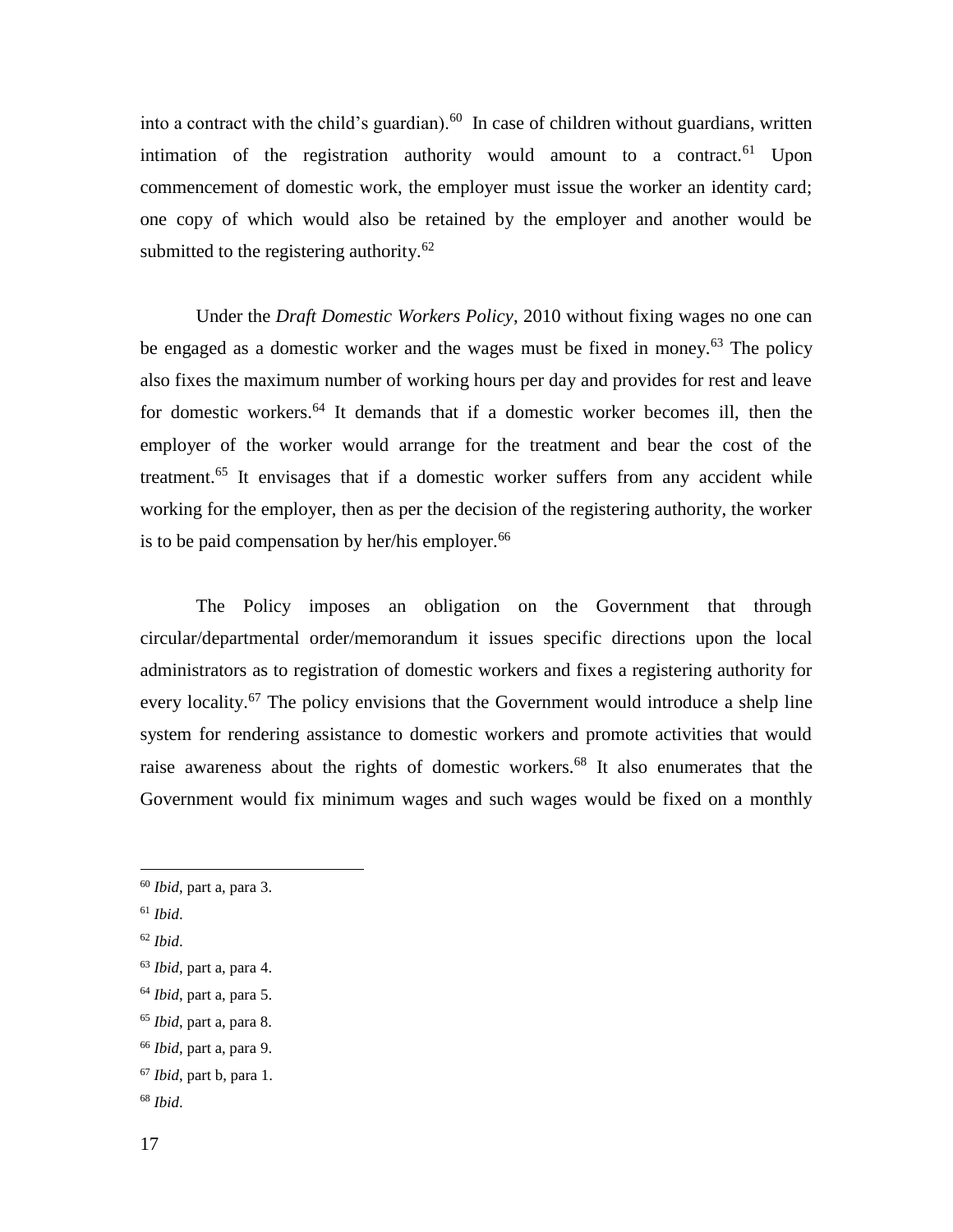basis.<sup>69</sup> There would be a wage card which would mention the wages and every time wages is paid, the worker and the employer would sign the wages card.<sup>70</sup>

The policy requires that the Home Ministry would issue a departmental order to ensure that if a domestic worker becomes a victim of physical or mental abuse, then the concerned police station must take immediate and effective measures.<sup>71</sup> The Government would also form a central monitoring cell, monitoring cells at city corporation and *pourashav*a levels, and district and *upazilla* levels.<sup>72</sup> Monitoring cells would from time to time visit homes at their own instance and upon receipt of complaints.<sup>73</sup> If the monitoring team notices any evidence of violence against a domestic worker, they would advise the Deputy Commissioner and central monitoring cell of the incident.<sup>74</sup> The policy clearly states that these provisions would not stand as a bar to the filing of a criminal case in case of any violence perpetrated against a domestic worker.<sup>75</sup>

The Government of Bangladesh in 2009 set up a Child Labour Unit in the Ministry of Labour and Employment to arrange, observe, and monitor the accomplishments of all child labour related issues.<sup>76</sup> The Unit is headed by the Joint Secretary (labour) of the Ministry of Labour and Employment. The Government of Bangladesh is also being aided by international agencies in regulating child labour. In order to address problems with child labour in Bangladesh, the ILO International Programme on Elimination of Child Labour, Asian Development Bank, and United Nations Children's Fund (UNICEF) are supporting Bangladesh in developing a National

<sup>69</sup> *Ibid*, part b, para 2.

<sup>70</sup> *Ibid*.

<sup>71</sup> *Ibid*.

<sup>72</sup> *Ibid*, part b, para 4.

<sup>73</sup> *Ibid*.

<sup>74</sup> *Ibid.*

<sup>75</sup> *Ibid*, part c, papra 2.

<sup>76</sup> Child Labour Unit, Ministry of Labour and Employment, Government of the People's Republic of Bangladesh, <http://www.clu-mole.gov.bd/> at 24<sup>th</sup> May 2014.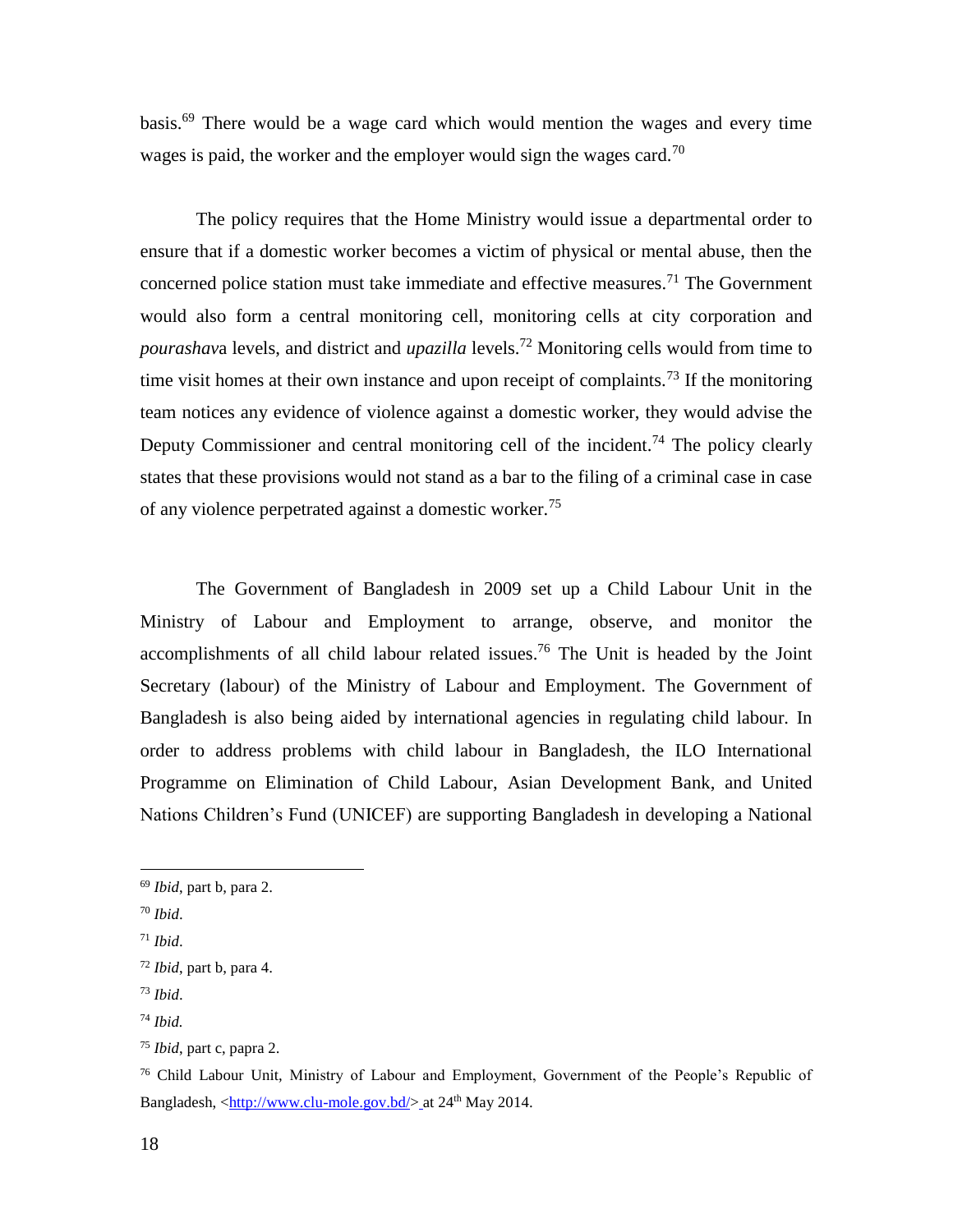Time-Bound Programme towards eradicating all forms of worst forms of child labour by 2015.<sup>77</sup> The programme's approaches include development and realization of the regulatory and monitoring systems for the implementation of the Action Plan.<sup>78</sup> It also includes provisions for non-formal education, skills improvement training for the children and socio-economic empowerment programme for their families.<sup>79</sup>

*National Children Polic*y, 2011 pledges that the Government would appoint an 'Ombudsman for the Children'.<sup>80</sup> Although the Ombudsman lacks coercive powers, the significant role of the office of Ombudsman in ensuring accountability of public officials is well recognised. The Ombudsman may not only make recommendations on the basis of investigations in individual cases but also through circulating reports on the functioning of public officials may uncover systemic problems in the public administration. But although years have gone by since the adoption of the Policy, neither any law has been passed nor even a bill on the appointment of an 'Ombudsman for the Children' is under consideration in the Parliament.

This is even more disconcerting if we note that it has been recommended by the HCD in *State v Secretary, Ministry of Law, Justice and Parliamentary Affairs and Others*, <sup>81</sup> that in concordance with its commitment to the *Committee of the Convention on the Rights of the Child*, the Government establish an Ombudsman for Children/Children's Commissioner/National Juvenile Justice Forum under the chairmanship of a senior sitting Judge of the SC. The HCD has expressed the hope that this body would be given powers to issue directives on the subordinate judiciary and other appropriate public bodies on issues pertinent to justice for children. Clearly this type of a body has been conceived as

<sup>&</sup>lt;sup>77</sup> Decent Work Country Programme, above note 15. For a comprehensive list of initiatives by the Government, ILO, and other international organizations, and NGOs, *see* National Plan of Action 2012- 2016, above note 3, at 9-12.

<sup>78</sup> *Ibid.*

<sup>79</sup> *Ibid.*

<sup>80</sup> Children Policy, 2011 above note 28, para 10.3.

<sup>81</sup> *State v Secretary, Ministry of Law, Justice and Parliamentary Affairs and Others* (2010) 30 BLD (HCD) 369, at para 6.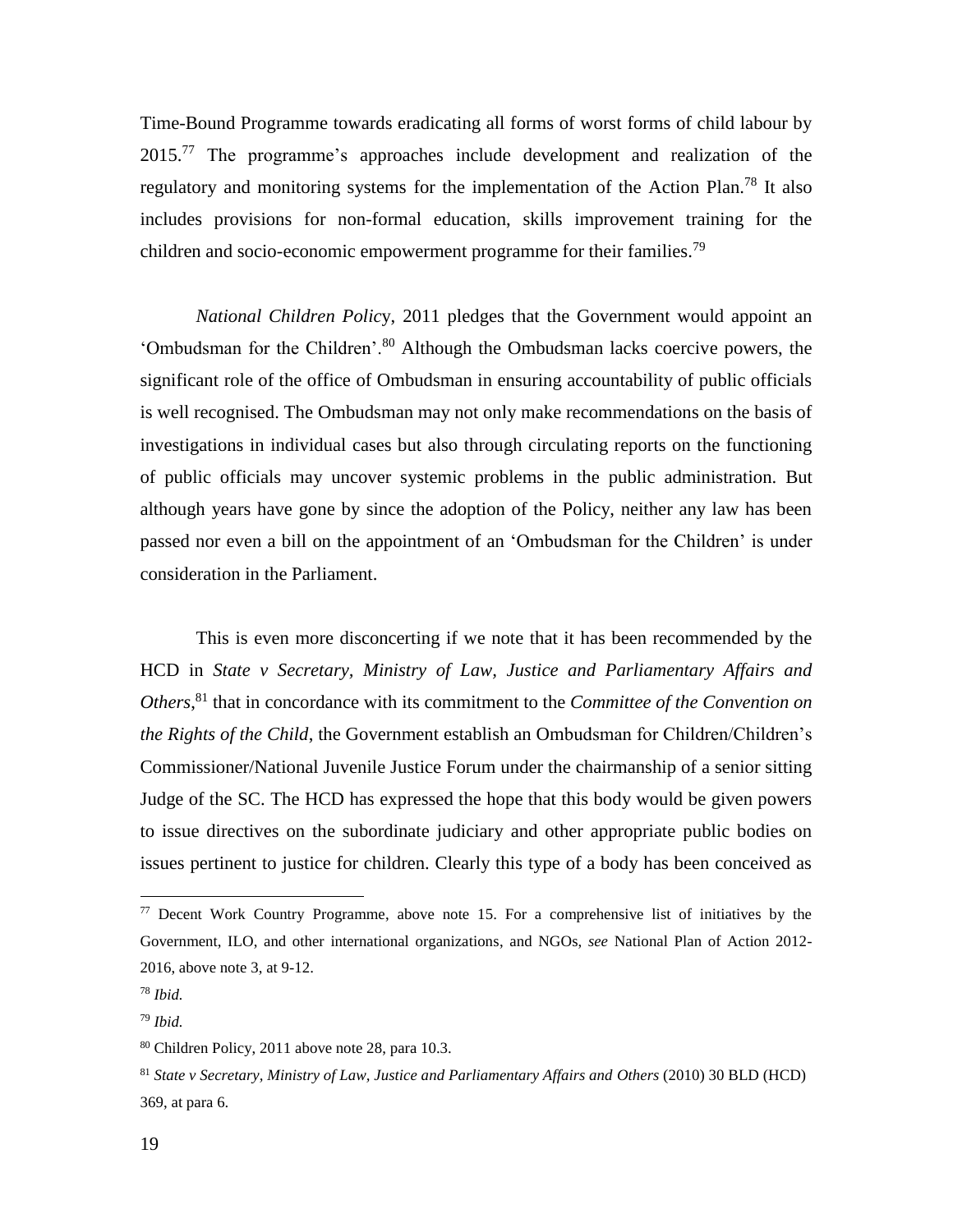an umbrella for matters relating to children in general but it may be expected that the problems relevant to child domestic workers would also fit within its jurisdiction.

A major concern with the policy instruments for the protection of children crafted by the Government in Bangladesh is that they rarely impose any specific obligations on any of the bodies formed under them. Thus, it is no surprise that they would rarely succeed in achieving tangible outcomes or perhaps more possibly pointing to some bits and pieces of those instruments, policy makers would be able to argue that they have yielded positive developments and on the other hand, pointing to other parts of them, their detractors would argue that the instruments have failed to bring about any positive outcome. In such state of affairs, a legitimate question would arise as to whether the public money spent on formulating these policies could have been better spent on policies with concrete obligations imposed on public bodies.

Even when they may impose obligations on public officials, the policy instruments do not include any cost based analysis on the budgetary allocation required for their successful implementation. Thus, the implementation of the policies may also often be hindered by the lack of specific budgetary allocation for taking the steps necessary for implementing them. It is true that the *National Plan of Action for Implementing the National Child Labour Elimination Policy 2012-2016* contains a detailed budget<sup>82</sup> but it appears that the fund allocated for various actions are inadequate to meet the objectives and fund has not been allocated in alignment with the all the objectives mentioned in the policies. In particular, from the view point of this study report, it is problematic that no specific fund is allocated for child domestic work issues except for the allocation for developing a Code of Conduct for Domestic workers which is aimed at prevention, protection, and elimination of child domestic works.<sup>83</sup>

<sup>82</sup> National Plan of Action, above note 3, Appendix 2.

<sup>83</sup> Ibid, at page 35.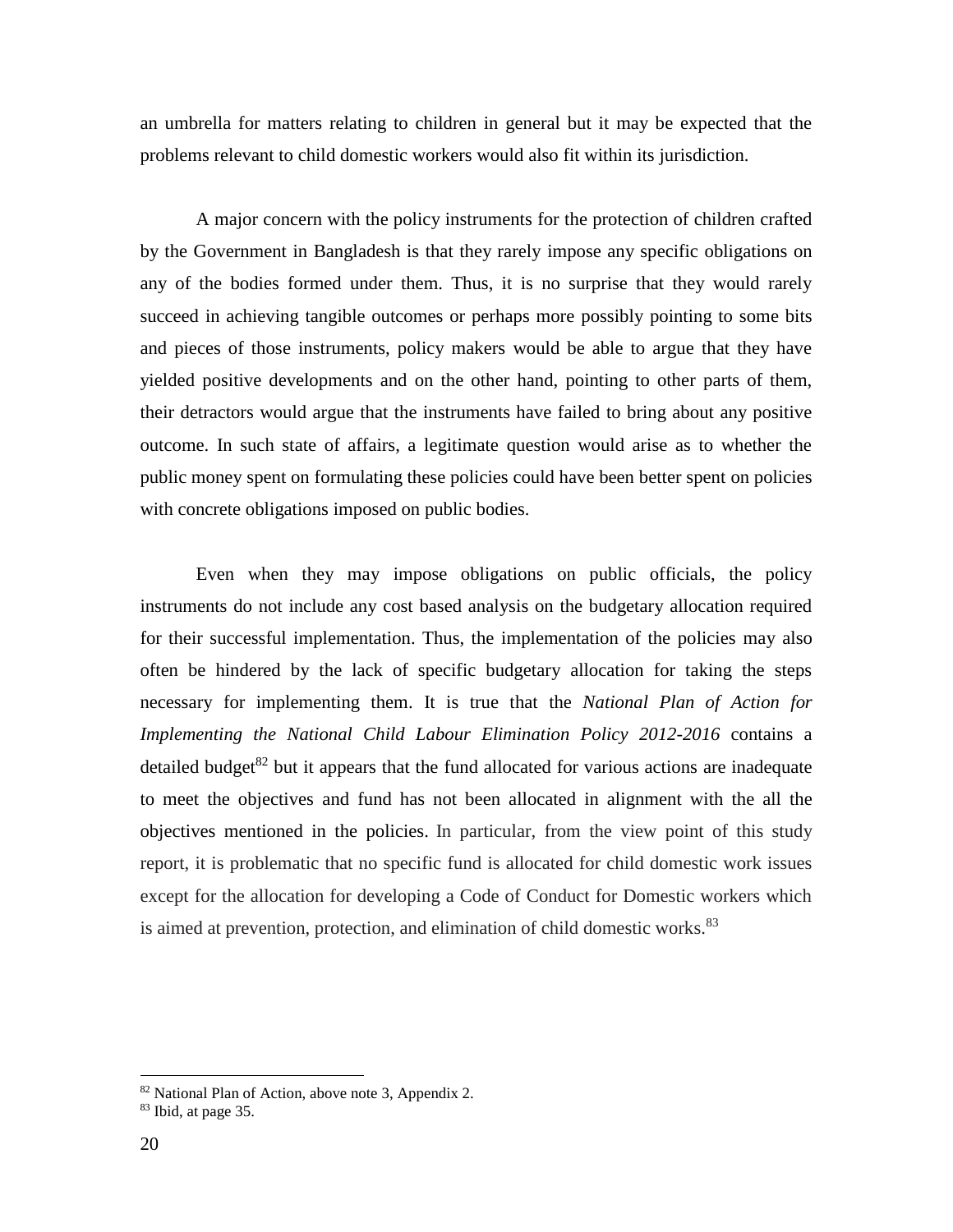These policy instruments being aspirations of the Government are expressed in exhortatory terms; they are not worded as binding obligations. They contain what the Government expects to do with regard to the protection of the child workers, not what citizens can ask from the Government. Therefore, the officials vested with various responsibilities can at best be called into question by the Government for any failure to achieve the goals expressed in them. The intended beneficiaries of these instruments, that is, neither the children nor their parents or other relatives have any legal footing to seek enforcement of these policies. Hence, the objectives pursued in the instruments can be meaningful only if the Parliament enacts a law incorporating the essence of the rights contained in the policy instruments.

It is quite difficult to be optimistic about the efficacy of the monitoring cells as envisaged in the *Domestic Worker Protection and Welfare Policy,* 2010 (Draft). The monitoring cell consisting of bureaucrats, local leaders, and members of the trade union etc. are busy individuals and they would perform their cell related functions on a voluntary basis. Therefore, it is uncertain as to what extent they would be able or willing to commit their time for performing their functions as mandated by the Draft Policy. This could be different if a professional body could be created for the sole purpose of acting as the monitoring cell.

The policies also do not contain any public reporting procedure on the attainment of the lofty goals mentioned in them which can be monitored by interested individuals and organizations. The reporting procedure is limited to a requirement of submission of reports to bureaucrats. Such internal reporting procedure is not congenial to fostering a culture of public accountability of Government agencies. In order to be meaningful, the reporting of the public agencies working on the protection of child domestic workers should be made available to the public.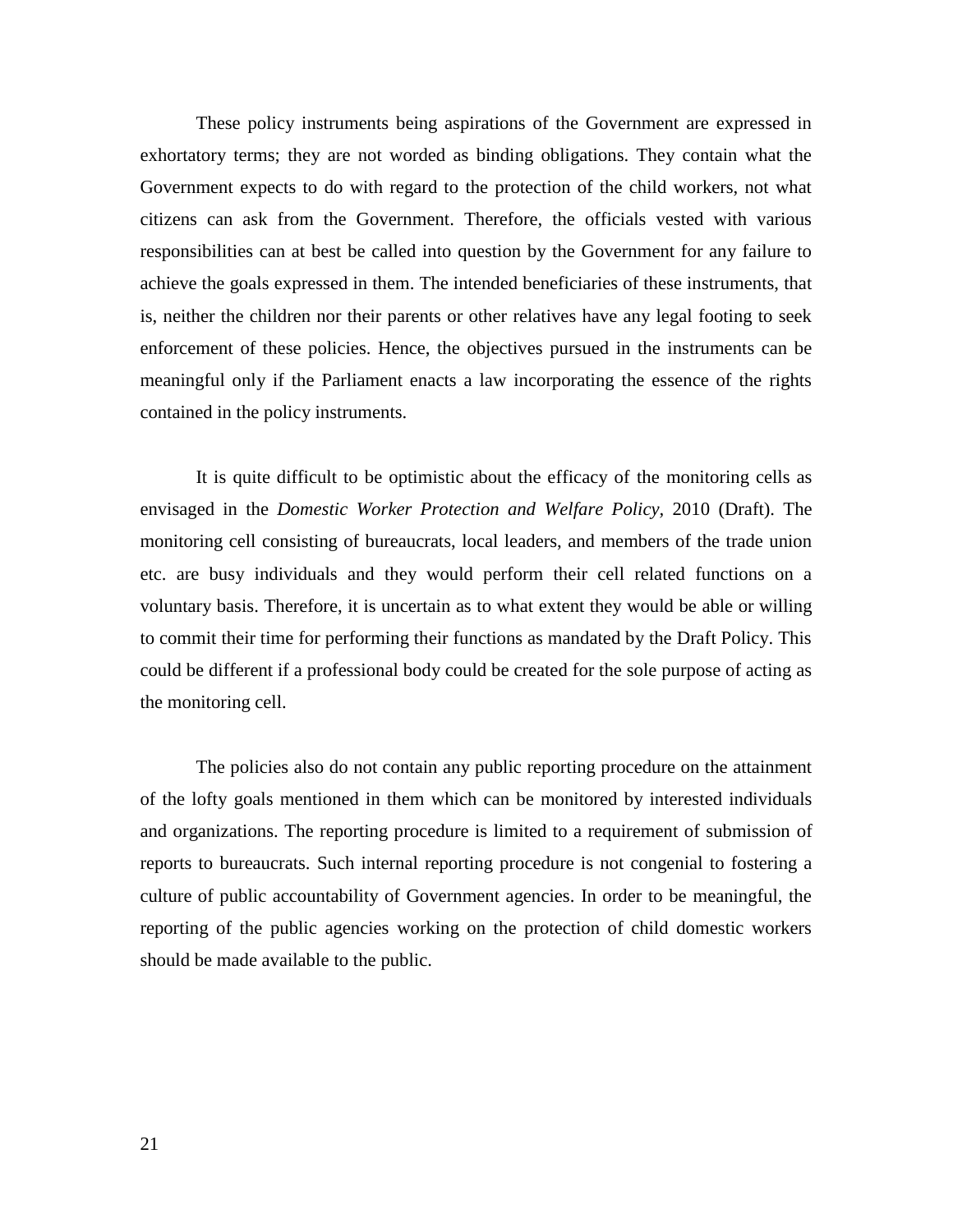### **Potential Further Measures to Regulate Domestic Works by Children and Improve their Working and Living Conditions**

As a matter of priority, the Government would have to implement the directives issued by the High Court Division in *BNWLA v Cabinet Division* which is a constitutional obligation of the Government.<sup>84</sup> The very fact that the *Domestic Worker Protection and Welfare Policy,* 2010 (Draft), is in draft stage for years and has not come into effect as an operational policy, in itself, implies that there is either lack of political will or capacity in improving the plight of domestic workers. This inertia of the policy makers may also be attributable to the absence of any trade union or other collective bodies representing the interest of the domestic workers.

Of course, the court lacks coercive powers and can only render judgments. Now as apparently the Government has failed to honour its constitutional obligations<sup>85</sup> and implement the directives of the HCD or are being too slow to implement them; the civil society groups, ILO, and other organizations working on child and labour rights must exert pressure on the Government. Even if we assume that the Government has been hamstrung by the constraint of resources necessary to implement the directives, relentless pressure on the Government would act as a watchdog against negligence of the executive. In other words, such pressure can ensure that the Government would promulgate necessary regulations without delay and take those measures the implementation of which is dependent on resources, gradually.

In addition to the implementation of the policies and the directives of the HCD, some additional measures for protecting the child domestic workers can be taken. As a general rule, it is the responsibility of the claimant to prove her/his case.<sup>86</sup> However, the general rule on evidentiary burden has got its exceptions; in some cases for ensuring the

<sup>84</sup> *See*, Article 112 of the *Constitution of the People's Republic of Bangladesh*, 1972 which provides that 'All authorities, executive and judicial, in the Republic shall act in aid of the Supreme Court'.

<sup>&</sup>lt;sup>85</sup> Of course, as the HCD has not fixed any specific time frame to implement the directives this claim has to be made with qualifications.

<sup>86</sup> *See* Section 101 of the *Evidence Act*, 1872 [Act No. I of 1872]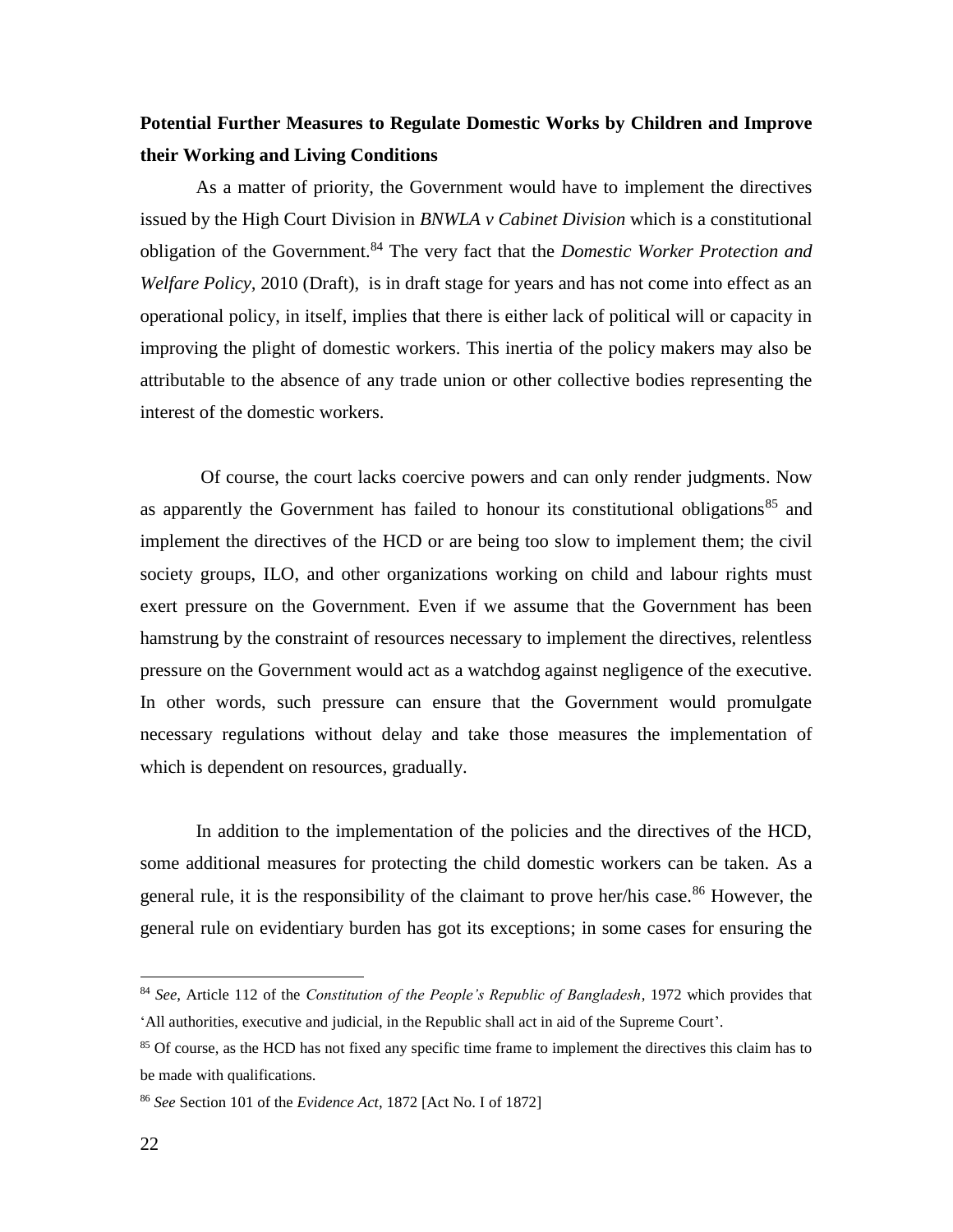ends of justice, the law shifts this burden to the accused/defendant. In particular, when the accused/defendant has disproportionate degree of power over the claimant, the law may resort to this burden shifting. $87$  Following this trend, a law may be passed that when a fatal or grave injury would occur to a child domestic worker living in the household of the employer and no reasonable explanation of the injury or fatality can be found, the burden of proving that the injury has not occurred due to any action/inaction/negligence of the employer or anyone else in the employer's household would fall on the employer.

This type of provision should be helpful because often a child victim of torture/negligence would be the only one to speak for her/him and all the others who may be in a position to give testimony before the court would be associated with the employer. In case of death of the worker, even the lone victim's ability to give evidence would not be there. Hence, if the child has to prove her/his case against the employer, in absence of a burden shifting rule, she/he may fail to prove the case. One may contend that often there would be many persons living in a single household and this law may unduly harass the employer for the guilt of others. Such a contention can be allayed by noting that burden shifting is a mere procedural rule and does not amount to conclusive evidence. Again, even if the employer is not personally responsible for action of others in her/his household, when the employer would know that the maltreatment of a child domestic worker would potentially expose her/him to criminal liability, there would be much more care on the part of the employer about the protection of the child.

Unless poor families can be incentivised to send their children to school, $88$  it is difficult to see that laws and policies would succeed in encouraging them to send their

<sup>87</sup> For an example of such burden shifting in the context of civil matters, see 16(3) *Contract Act*, 1872 [Act No. IX of 1872] which reads 'Where a person who is in a position to dominate the will of another, enters into a contract with him, and the transaction appears, on the face of it or on the evidence adduced, to be unconscionable, the burden of proving that such contract was not induced by undue influence shall lie upon the person in a position to dominate the will of the other'.

<sup>88</sup> In this regard, initiatives such as providing free books to all school going children or free education for female children, small stipends for school going female children, and food ration to a section of the school going children are laudable but would not be enough for extremely poor families. The limitation of these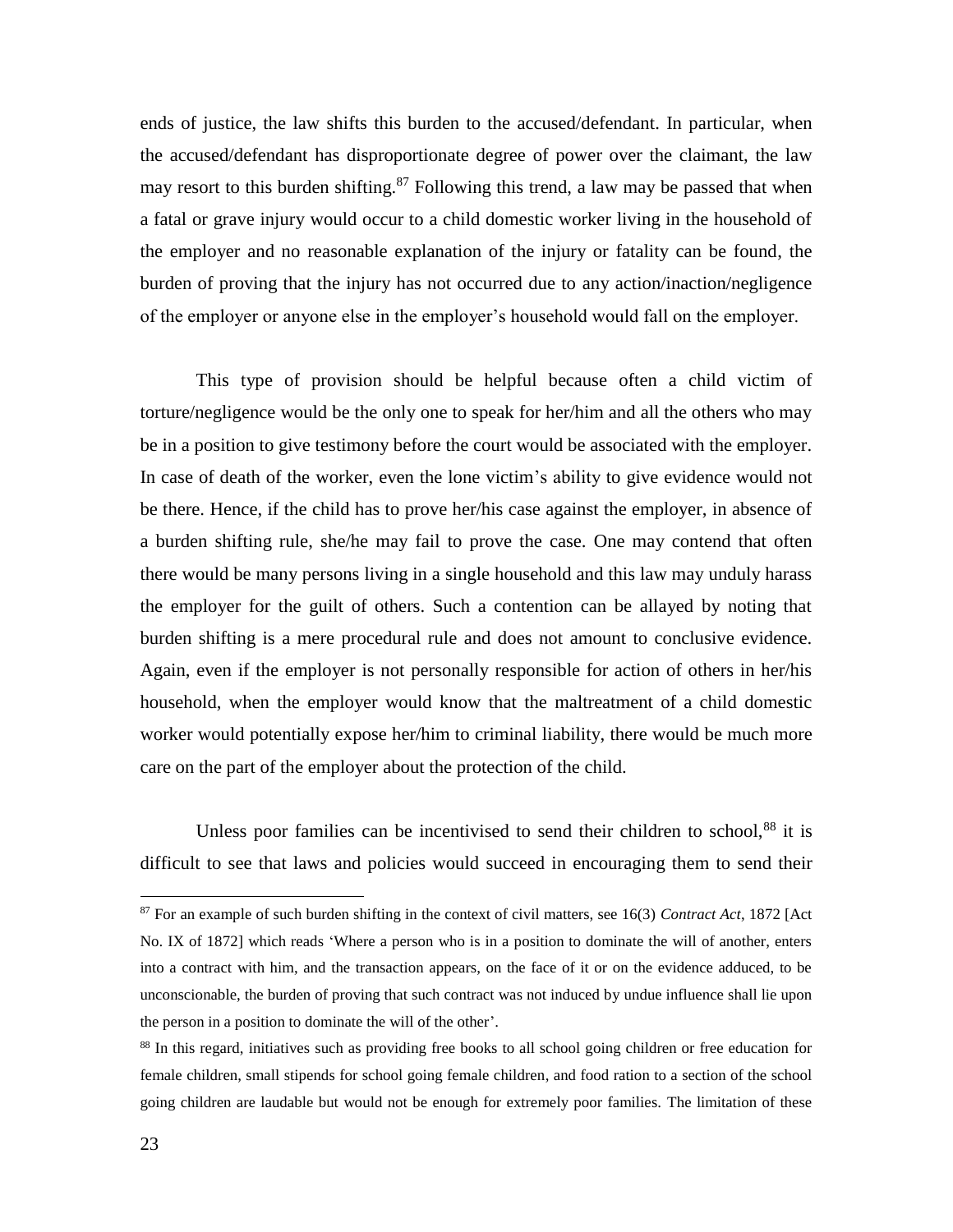children to school and not to engage them in employment in domestic works or other employments.<sup>89</sup> It is only natural that people in a desperate situation would resort to desperate measures and the fear of legal sanctions can hardly be an effective deterrent in preventing them from acting in violation of legal provisions. In other words, the factors driving children to sacrifice the innocence of their childhood and work in the domestic or industrial sectors are mainly economic and if these economic factors cannot be addressed, legislations punishing parents or guardians for engaging their children in paid employment would fail to address the real factors contributing to employment of children as workers. Thus, sticks (legislations proscribing employment of children below 12 years) would only be effective if they are accompanied by carrots (incentives for not taking up paid employment below 12 years) for the parents or in case of children living on their own, for them directly. The efforts of some non-government organizations (NGOs) which have succeeded in affording education to working children, though sporadic and limited to some areas of Bangladesh only, illustrates that such efforts can succeed.<sup>90</sup>

The obligation of the employer to pay the cost of treatment or compensate for diseases, injuries and the likes sustained by workers in the formal sector is a recognized legal norm. Hence, there is strong moral imperative for extension of this principle to the domestic works, but it should be borne in mind that the liability of an employer of a domestic worker towards her/his employees for injuries, diseases or the likes, would be an unspecified sum and can at times be of such a large amount that satisfying such claim would make an average employer broke. In such a case, the obligation of an employer towards her/his domestic worker can stand in the way of performing the obligation of maintaining dependants in her/his own family. In some cases, an employer may have so

initiatives is that although they may cover the cost of education, they are not necessarily able to substitute the income generated from employment of children.

<sup>&</sup>lt;sup>89</sup> The need for such an incentive has also been recognized by the HCD in ASK v Bangladesh, above note 8, at para 20 where it said that 'the education system has to be more attractive for the poorest citizens, at least by providing a level of income for the family which will not require the children to go to work.' <sup>90</sup> *Ibid*.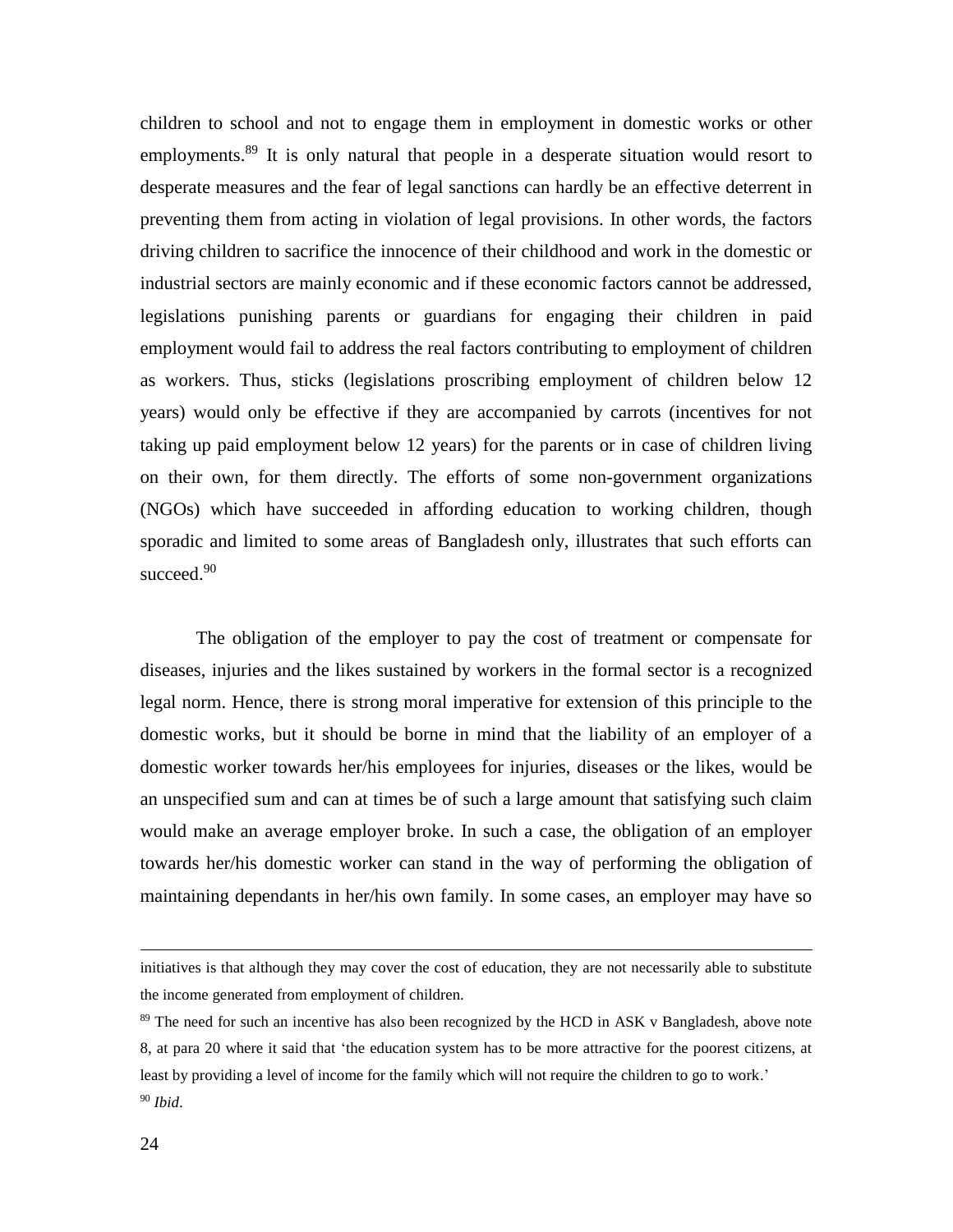limited financial resources that even a court's order to pay compensation to the worker would remain unsatisfied. This situation can probably be avoided by the introduction of an insurance scheme, the premium of which would have to be paid by employers of domestic workers and in return of this premium, the insurance company would bear their risk. $91$ 

The critics of an insurance scheme for domestic workers may argue that even the *Labour Act*, 2006 does not require a mandatory insurance scheme for compensating workers in the industrial sector unless a particular establishment has at least 100 workers employed in it.<sup>92</sup> Hence, they may contend that there is no case for such a scheme to be introduced for domestic workers. However, in Bangladesh, the culture of taking insurance policies as a means for limiting exposure to risk is not entrenched, and this may have prompted the legislature not to adopt a mandatory worker's compensation scheme for industrial workers in Bangladesh except for those who work in establishments where 100 or more persons are employed.

It may be submitted that in reality, the wisdom of the legislature's apparent emphasis on the size of an establishment (possibly also concomitant emphasis of the capital invested) is debatable. As insurance is a means to limit risk, the deciding factor of a mandatory insurance scheme for workers should be the risks involved; not the size or economic muscle of the establishment where they work. Again, in a way as private employers of domestic workers or small industrial establishments would generally possess comparatively limited means to pay compensation, it would appear that the chance of them failing to pay compensation is no less than large commercial establishments. Hence, they may need insurance policies as much as the large scale industrial establishments may.

<sup>&</sup>lt;sup>91</sup> The detailed scheme for such a mandatory insurance policy is beyond the scope of this study and if a regulation imposes a legal requirement of mandatory insurance policy for domestic workers, crafting the details of a scheme can be taken care of by the Insurance Development and Regulatory Authority of Bangladesh.

 $92$  Act No. 42 of 2006, above note 40, Section 99(1).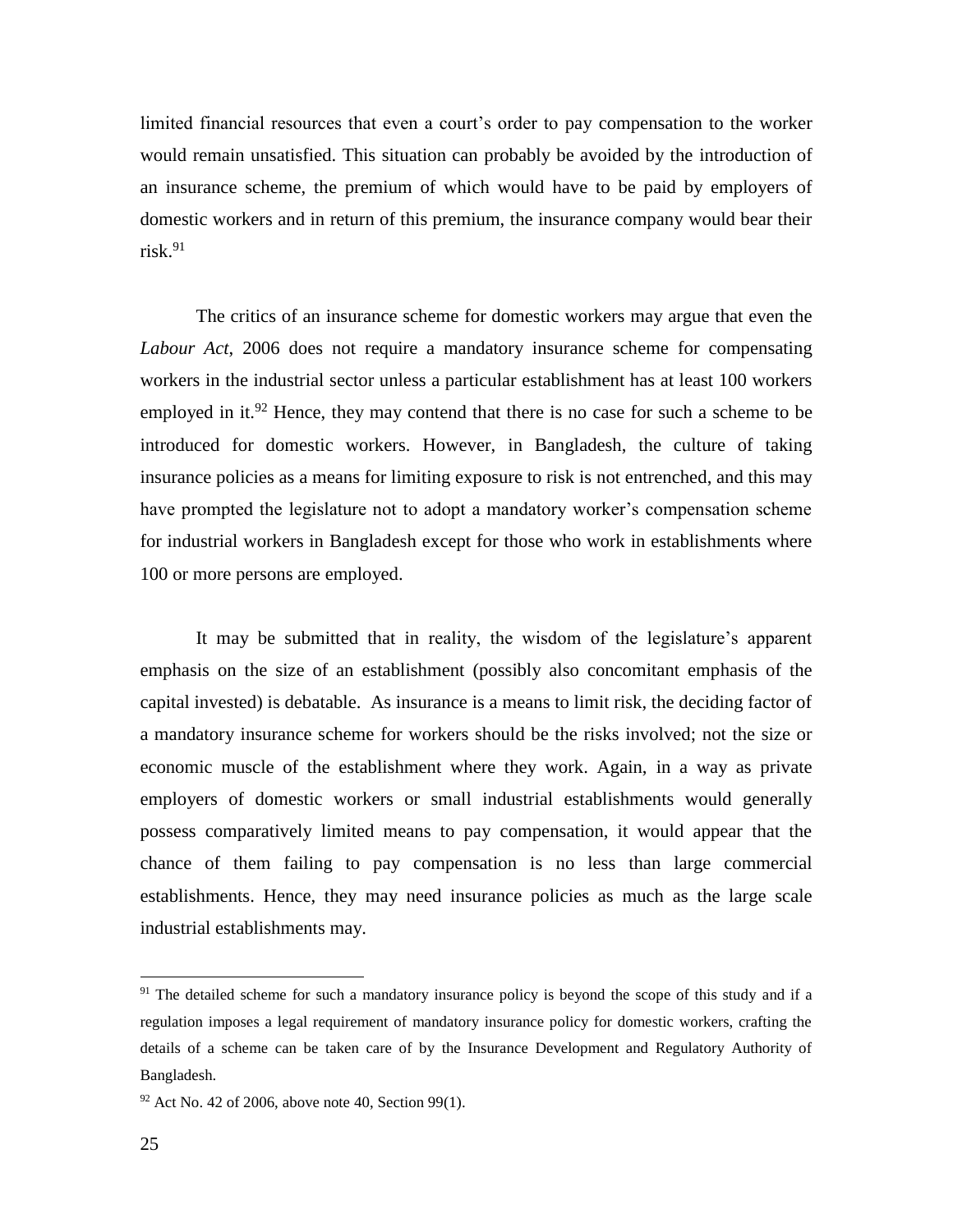The *National Domestic Worker Protection and Welfare Policy*, 2010 (Draft) wants to vest the duty to fix the amount payable to a domestic worker in case of an accident, in the registering authority. This body as envisaged in this draft policy would engage elected local politicians, local elites, and field level bureaucrats. It is natural to apprehend that such a body would tend to favour the privileged (employers) over the disadvantaged (domestic workers). <sup>93</sup> Formal judicial procedure may also be too costly for child domestic workers or even adult domestic workers to access. Thus, as a middle ground, a sort of quasi-judicial body consisting of retired judicial officers can be put in place to adjudicate compensation or other civil disputes between the parties.

The members of such quasi-judicial body may be paid honorarium by the Government. In order to minimise costs, it should be provided that neither party would be allowed to appoint lawyers for presenting their cases. For bringing any claim to this quasi-judicial body, the domestic workers should not be required to pay any fee but the employers may be required to pay a certain fee or at least deposit a refundable fee (to be forfeited in case of an unsuccessful claim).<sup>94</sup> Unless an award of this quasi-judicial body exceeds a certain amount of money (say half a million Bangladeshi taka), the award rendered by it should be treated as final and non-appealable. If these measures can be taken, the inherent inequality faced by domestic workers in vindicating any claim against their employers can be significantly reduced, if not removed. This mechanism should also be able to dispense with the tardiness and expensiveness for which civil courts in Bangladesh are generally considered as an unsuitable forum for workers.<sup>95</sup>

 $93$  Ara, above note 9, at 25.

<sup>&</sup>lt;sup>94</sup> One may argue that such a system would be discriminatory however, for achieving special purposes, laws may put in place such separate treatments for parties, *see for example*, Section 41 of *the Money Loan Court Act*, 2003 [Act No. 8 of 2003] requires that for preferring an appeal against a judgement or order of the Money Loan Court, a financial institution would not have not make any deposit but anyone else preferring an appeal would have to make a certain deposit. In fact, because of the substantial mismatch in wealth and resources between a domestic worker and the employer, the provision suggested here would appear to be a much even-handed one than is the case in *Money Loan Court Act*.

<sup>&</sup>lt;sup>95</sup> Ahmed, above note 48, at 13-14.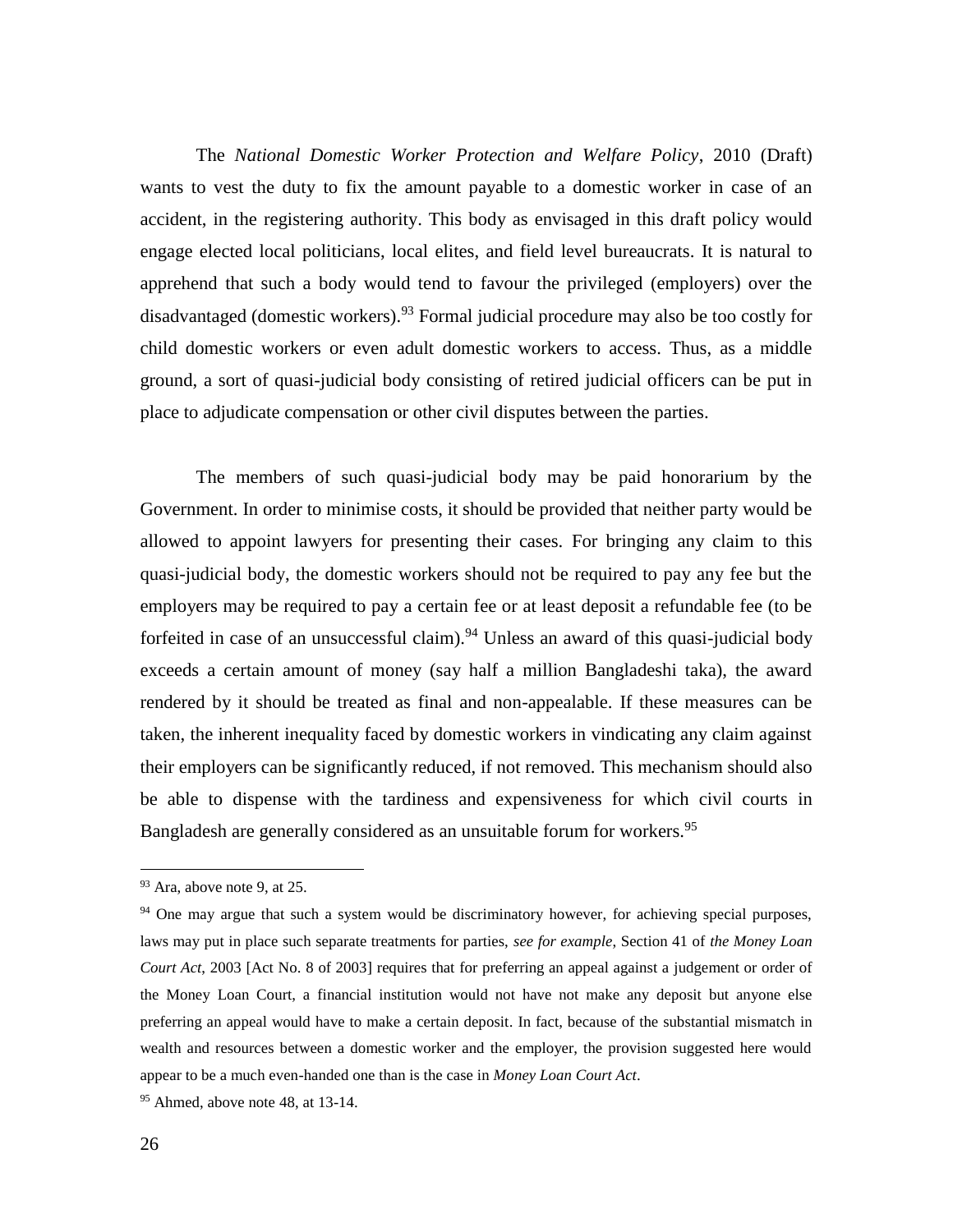For criminal matters, it does not appear that a quasi-judicial body as suggested here would be the proper forum and normal criminal procedure should be applicable in such cases. Furthermore, as criminal cases are almost universally prosecuted by the state, the problems faced by the domestic workers should not be as insurmountable as it can be in the case of civil disputes. By this, it is not being implied that the child domestic workers would not face any problem in the criminal justice system rather only that as the burden of paying court fees and other costs of litigation are not an issue in a criminal case; the problem should be comparatively more manageable for them.

There may or may not be a convincing case for a distinct legalisation for the protection of child domestic workers or domestic workers in general with a special set of rules for their protection. Let us proceed to consider the pros and cons of the inclusion of domestic workers within the existing *Labour Act*, 2006. It may be argued by the proponents of such a step that by including domestic work within the purview of the Act of 2006, the status of domestic workers would be lifted as they would automatically be entitled to the protection of the legal provisions on wages, leave, safety and hygiene at work etc.<sup>96</sup> But it should be noted that granting substantive rights to domestic workers similar to that granted to industrial workers need not necessarily require that they need to be granted under the same legal instrument.

On the other hand, it should be noted that the labour inspectors who are entrusted with the responsibility of overseeing the implementation of the *Labour Act*, 2006 are limited in number and already struggle to perform their legal responsibility relating to the industrial and commercial establishments.<sup>97</sup> The procedure for settlement of the disputes

<sup>&</sup>lt;sup>96</sup> Clearly, this seems to be the intention of the HCD as expressed in the directives issued upon the Government in BNWLA v Bangladesh, above note 10.

<sup>97</sup> Taslima Yasmin, 'Burning Death Traps Made in Bangladesh: Who Is to Blame?' (2014) 65(1) *Labour Law Journal* 51, at 55 referring to M. Monjur Morshed, *A Study on Labour Rights Implementation in Readymade Garment (RMG) Industry in Bangladesh: Bridging the Gap between Theory and Practice*  (2007) University of Wollongong Theses Collection, at 108.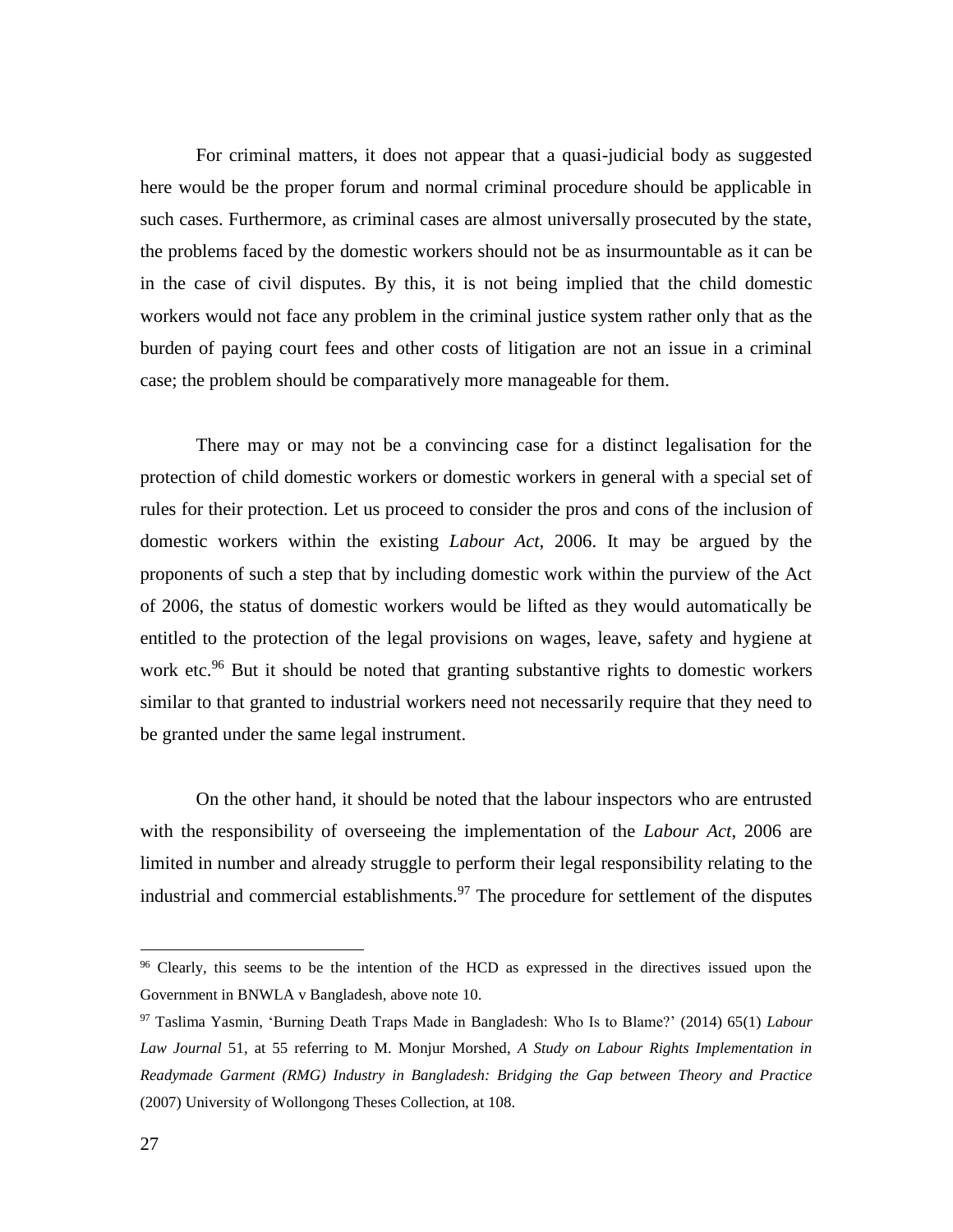as enshrined in the *Labour Act*, 2006 is also dismissed by some as too cumbersome and time consuming and thus, unsuitable for domestic workers.<sup>98</sup> Furthermore, if the provisions of the *National Domestic Worker Protection and Welfare Policy*, 2010 (Draft) can be incorporated into a law, the objective of giving legal rights to domestic workers would be achieved. For these reasons, it appears to the author of this study report that inclusion of domestic workers within the purview of the *Labour Act*, 2006 is not necessary.

Accession to the *Domestic Workers Convention*, 2011 and its ratification by Bangladesh can be a very significant step in abolishing child labour in domestic works. In this regard, Article 3 and 4 of the Convention is of particular relevance. Article 3(2) of this Convention obliges each party to the Convention to take measures for 'effective abolition of child labour'. If read in isolation, it may appear that this Convention proscribes any employment of persons below the age of 18 years in domestic works and such proscription would need drastic legal intervention in Bangladesh, this is perhaps standing in the way of Bangladesh being a party to it. However, Article 3(1) is qualified by Article 4. Article 4(1) of the Convention requires parties to the Convention to set a minimum age for domestic workers which would have to be consistent with the provisions of the *Minimum Age Convention*, 1973 (No. 138), and the *Worst Forms of Child Labour Convention*, 1999 (No. 182), and not lower than what is established by national laws for workers in general. Now if we read relevant provisions of these two treaties together, we would find that the minimum age for starting employment for children from developing countries is 14 years (12 years for light works).<sup>99</sup> Thus, even if the *Domestic Workers Convention*, 2011 is acceded to and ratified by Bangladesh, children above the age of 14 years would be legally allowed to work as domestic workers.

<sup>98</sup> Ahmed, above note 48, at 17.

<sup>99</sup> *Convention concerning Minimum Age for Admission to Employment* (Convention No. 138), Articles 2(4) and, 7(4).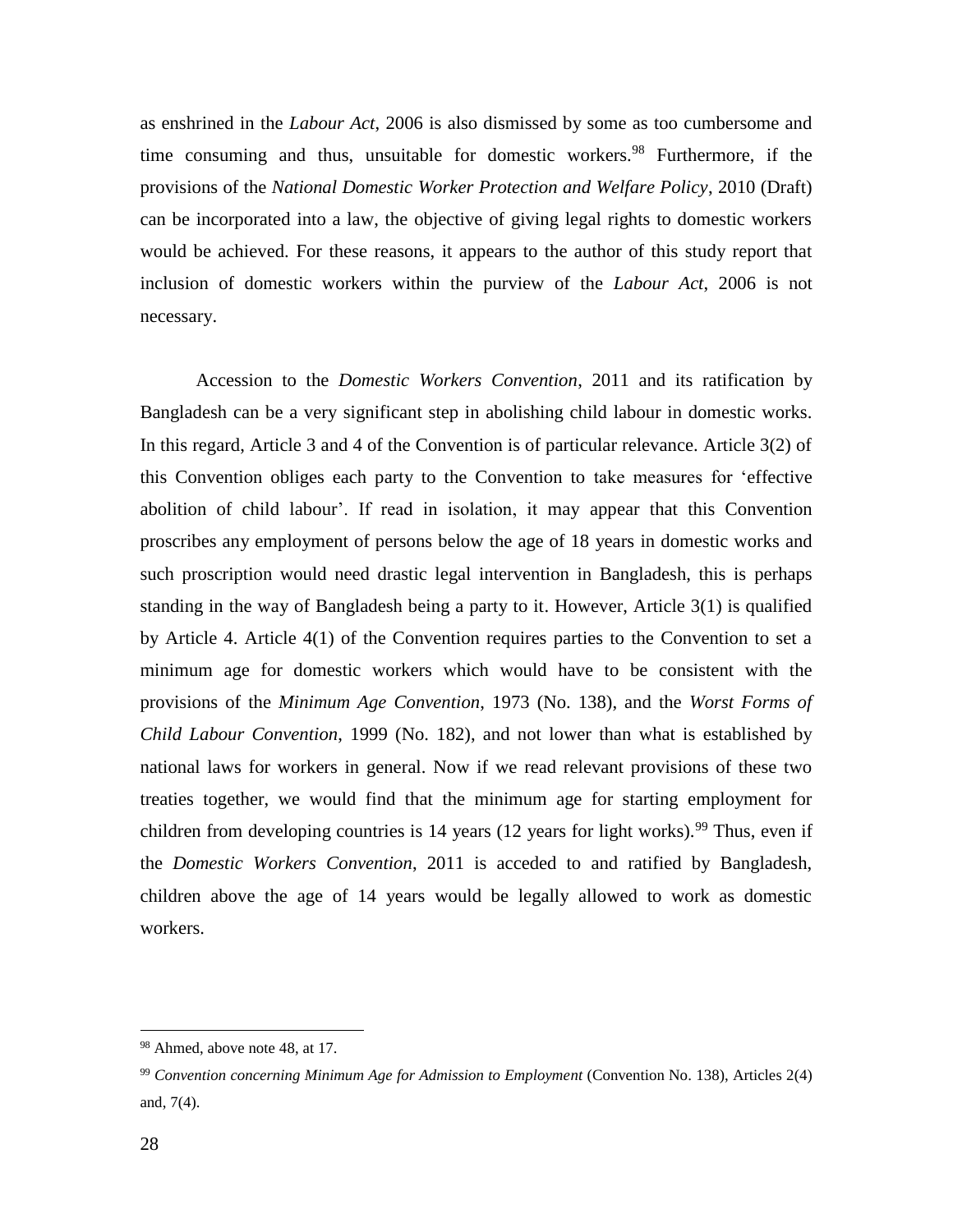As International legal scholars generally opine that the enforcement mechanism as contained in the ILO Conventions is generally relatively lacklustre,  $100$  some observers may question the value of accession to and ratification of the *Domestic Workers Convention*, 2011. The principal mechanism of seeking state's compliance with ILO Conventions is submission of reports by the state parties to the ILO which is then assessed and commented upon by organizations of employers and workers of the state party concerned.<sup>101</sup> Apart from this, there is also a procedure for submitting complaint by organizations of employers and workers, other state parties, and the ILO Governing Body regarding the non-observance of treaty obligations by a state party.<sup>102</sup> Upon such complaint, inquiry may be conducted and recommendations may follow.<sup>103</sup> Thus, essentially this is a less strict procedure than followed by some other international organizations such as the World Trade Organization which is much more stringent, detailed, and carries more tangible costs for non-compliance. Indeed, the fact that the Government is acting slowly in acceding to this Convention is perhaps an indication that it appreciates that there are some sort of compliance costs associated with the accession and ratification. Hence, there should be persistent pressure on the Government for ratifying this Convention which is the principal international legal instrument for protection of domestic workers.

#### **Conclusion**

In an ideal world, all children would remain care free, would spend their time on studies, recreational activities, enjoy the charms of living with family and neither would they have to worry about their survival, nor would they be encumbered with the burden to work for livelihood or for financially helping their families. However, we live in a world

<sup>100</sup> Ernst-Ulrich Petersmann, 'The WTO Constitution and Human Rights' (2000) 3(1) *Journal of International Economic Law* 19, at 20; Renee Chartres and Bryan Mercurio, '*A Call for an Agreement on Trade-related Aspects of Labor: Why and How the WTO Should Play a Role in Upholding Core Labor Standard'* (2012) 37(3) *North Carolina Journal of International Law & Commercial Regulation* 665, at 686-691.

<sup>&</sup>lt;sup>101</sup> *Constitution of the International Labour Organisation*, opened for signature 28<sup>th</sup> June 1919, 15 UNTS 35 (entered into force 10<sup>th</sup> January 1920) Articles 22 and 23.

<sup>102</sup> *Ibid*, Article 26.

<sup>103</sup> *Ibid*, Articles 28 and 29.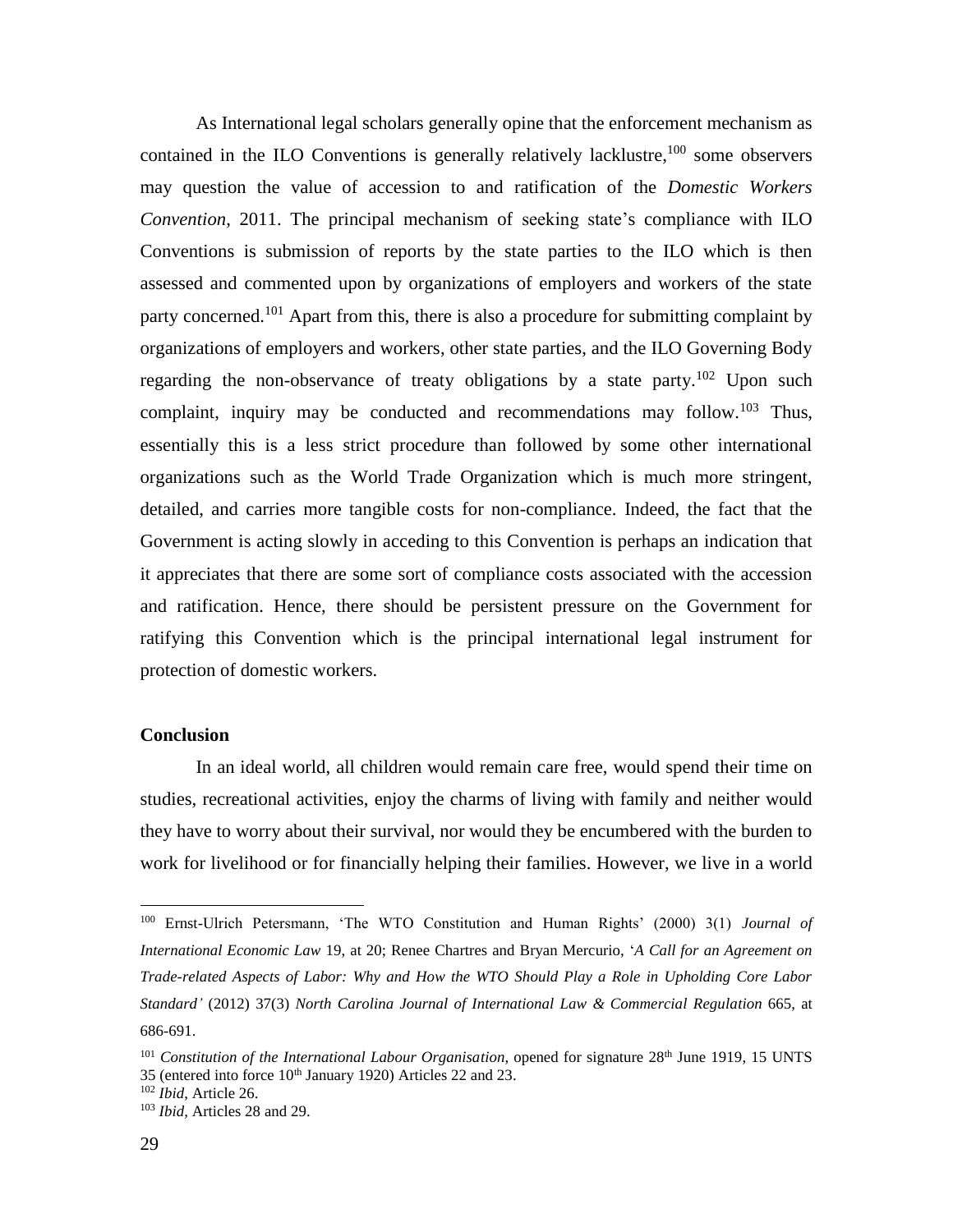which is less than ideal and more importantly, in a country that has significant constraint of resources. Hence, a drastic regulatory measure on child domestic works can inflict much more harm on its intended beneficiaries (children) than no regulation at all.<sup>104</sup> That said, the current state of things cannot but be dealt with well thought out regulations. Despite all our constraints, we must act to ameliorate the situation of our child domestic workers regarding their living and working conditions.

Laws and policy instruments by granting rights on child domestic workers and imposing obligations on their employers as well as public authorities have a critical role to play for improving the plight of a large number of child domestic workers in Bangladesh. But the role of legislations cannot be overplayed. Laws or policy instruments in themselves would have limited practical value. In this regard, the *Child Marriage Restraint Act*, 1929 can be cited as an example. While the legislation proscribing child marriage has been in place since the British colonial era, child marriage was widely practiced and the provisions of the Act are being implemented seriously only in the recent era. Clearly, when the social awareness about the evil effects of child marriage has increased; conscious individuals, organizations, and Government officials have started to come forward to put the law into practice. The continued practice of bonded labour of children in parts of Bangladesh which is manifestly unconstitutional and have been asked by the HCD to be put to an end<sup>105</sup> also supports this point that illegal activities which are spurred by dire economic necessities and commonly accepted by the society cannot effectively be controlled by legal provisions alone.

<sup>104</sup> For example, in ASK v Bangladesh, above note 8, at paras 10 and 13, the HCD has referred to the *Child Labour Deterrence Act*, 1993 of the USA (popularly known as Harkin Bill) which effectively put a ban on import of goods that are produced by factories that employ children. This pressured induced by this, forced children employed in garment factories in Bangladesh out of work and driven them to be employed in much more dangerous and harmful works, *see* Michael Ewing-Chow, 'First Do No Harm: Myanmar Trade Sanctions and Human Rights' (2007) 5(2) *Northwestern Journal of International Human Rights* 153, at 173.

<sup>105</sup> BNWLA v Bangladesh, above note 10, at para 36.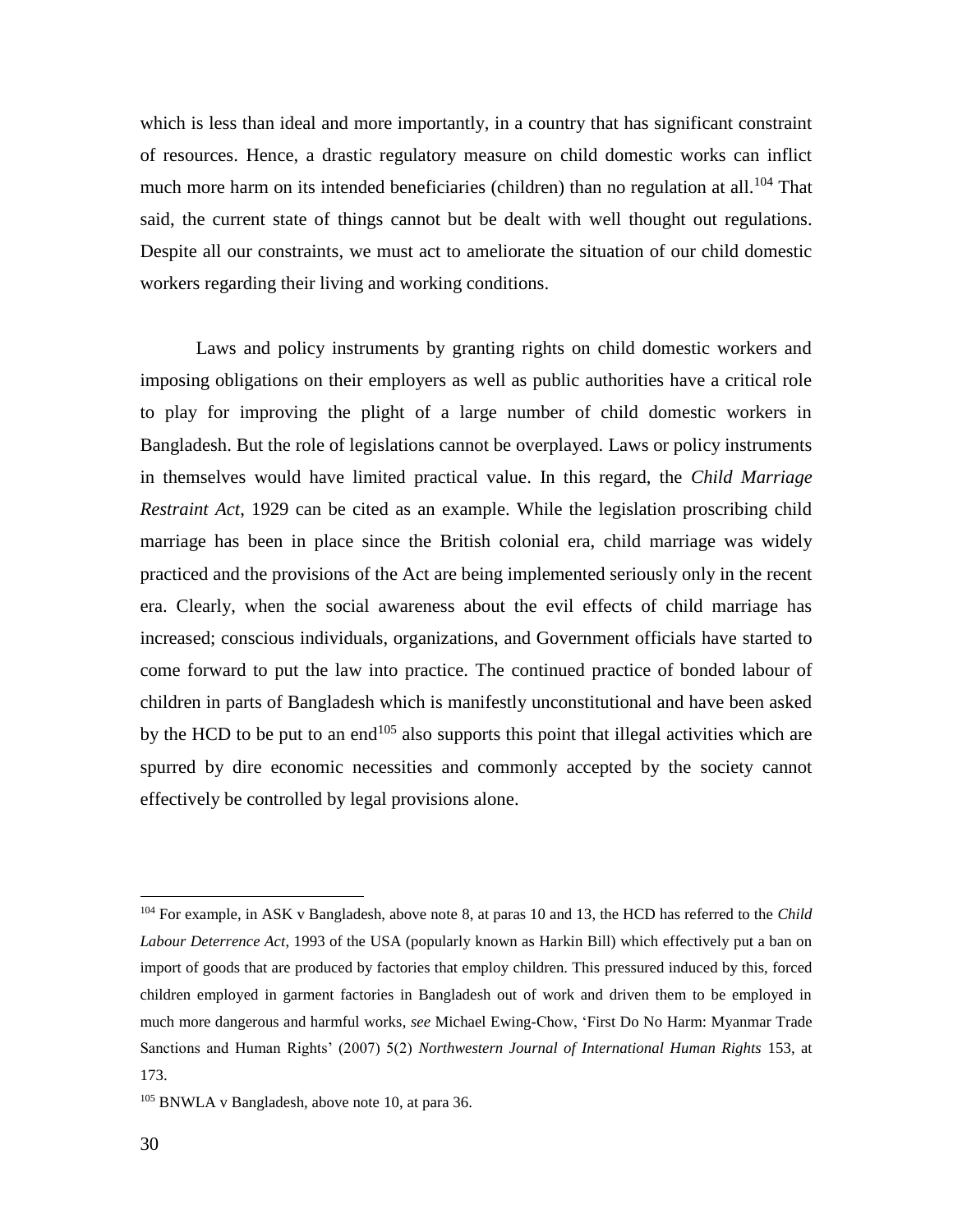In a similar vein, the effort to legally regulate domestic works by children must go hand in hand with concerted awareness building efforts of the Government and NGOs to underline the evil effects of engaging children under 12 years of age in domestic work, maltreating child domestic workers, and denying child domestic workers the opportunity to grow as a responsible citizen. Such concerted actions would be even more imperative for a country like Bangladesh where public bodies may in many cases suffer from lack of institutional capacity. The concerted actions must ensure that the efforts to regulate child domestic works are meaningful, realistic, and do not inflict any unintended harm on those for whose benefits of whom they are undertaken.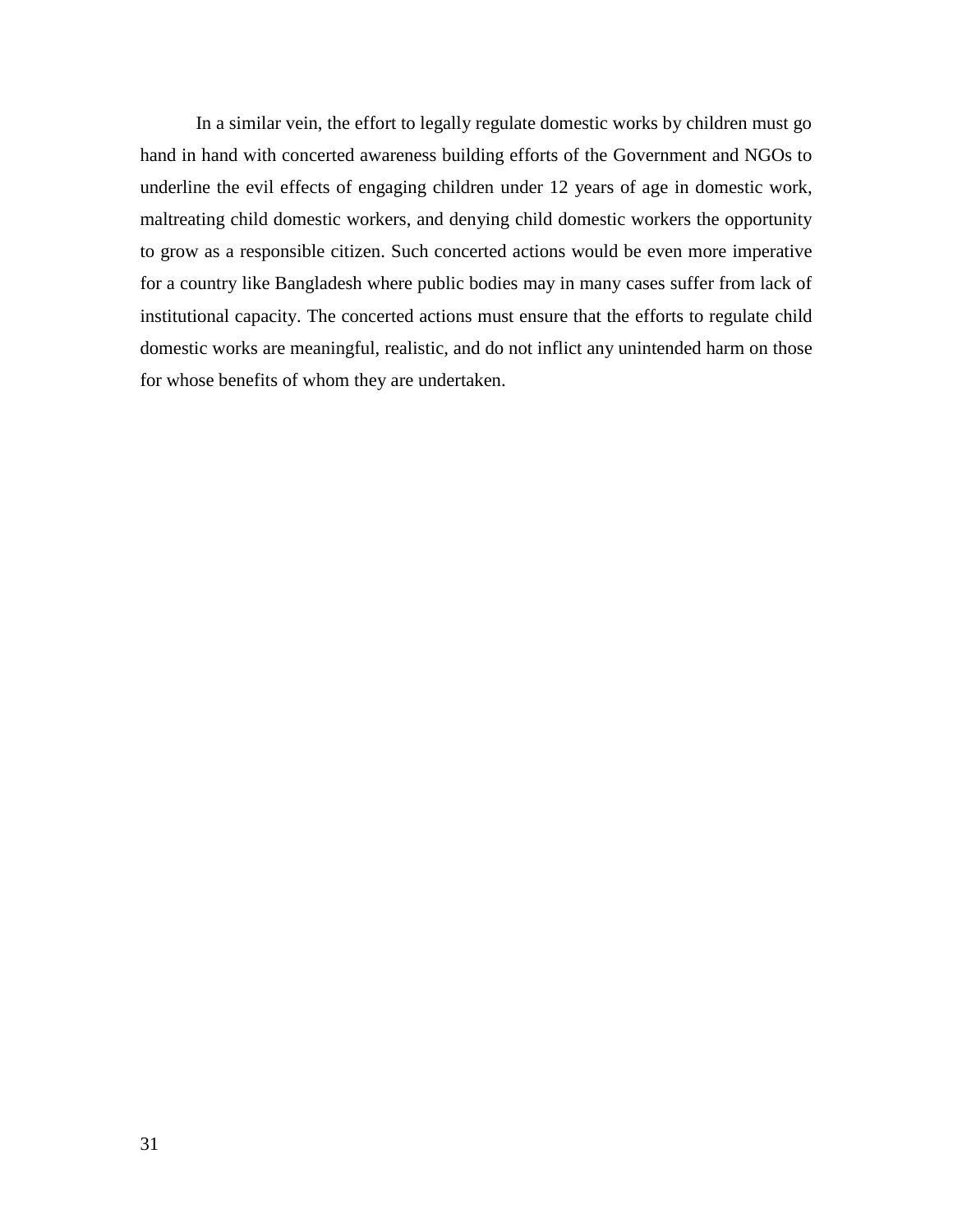### **Bibliography**

### **Books**

International Labour Organization, *Domestic Workers across the World: Global and Regional Statistics and the Extent of Legal Protection* (Geneva, International Labour Organization, 2013)

Malik, Shahdeen, *The Children Act, 1974: A Critical Commentary* (Dhaka: Save The Children UK, 2004)

#### **Journal Articles**

Chartres, Renee and Mercurio, Bryan, '*A Call for an Agreement on Trade-related Aspects of Labor: Why and How the WTO Should Play a Role in Upholding Core Labor Standards*' (2012) 37(3) *North Carolina Journal of International Law & Commercial Regulation* 665

Ewing-Chow, Michael 'First Do No Harm: Myanmar Trade Sanctions and Human Rights' (2007) 5(2) *Northwestern Journal of International Human Rights* 153

Petersmann, Ernst-Ulrich,'The WTO Constitution and Human Rights' (2000) 3(1) *Journal of International Economic Law* 19

Yasmin, Taslima, 'Burning Death Traps Made in Bangladesh: Who Is to Blame?' (2014) 65(1) *Labour Law Journal* 51

### **Legislations**

*Bangladesh Labour Act*, 2006 [Act No. 42 of 2006] *Children Act*, 1974 [Act No. XXXIX of 1974, repealed by Act No. 24 of 2013) *Children Act*, 2013 [Act No. 24 of 2013] *Children (Pledging of Labour) Act*, 2003 [Act No. II of 1933, repealed by Act No. 42 of 2006] *Constitution of the People's Republic of Bangladesh*, 1972 *Contract Act*, 1872 [Act No. 1872] *Domestic Servants Registration Ordinance*, 1961 [Ordinance No. XLIV of 1961] *Evidence Act*, 1872 [Act No. I of Evidence]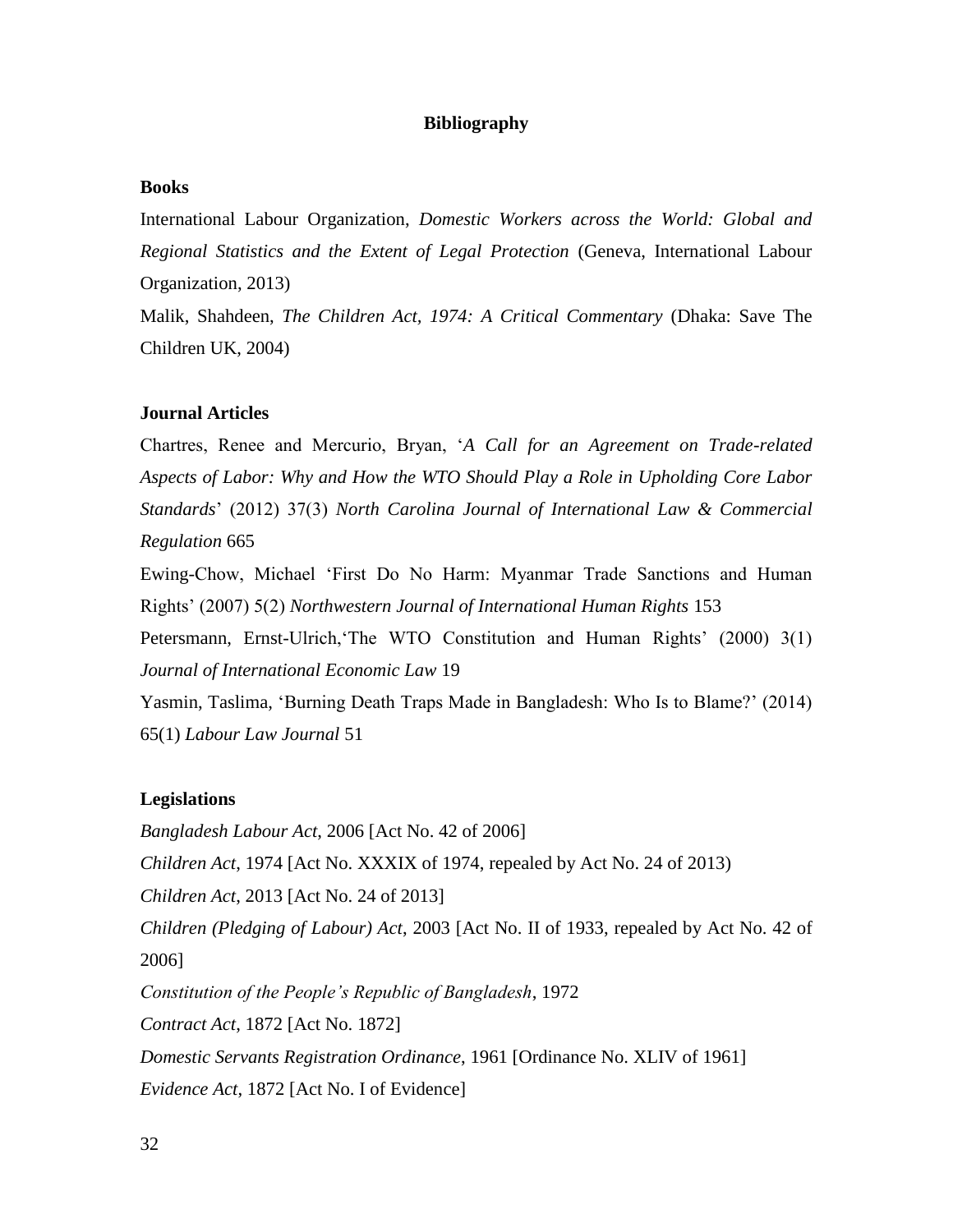*Majority Act*, 1875 [Act No IX of 1875] *Minimum Wages Ordinance*, 1961 [Ordinance No. XXXIV of 1961, repealed by Act No. 42 of 2006] *Money Loan Court Act*, 2003 [Act No. 8 of 2003] *Penal Code*, 1860 [Act No. XLV of 1860] *Repression of Violence against Women and Children Act*, 2000 [Act No. 8 of 2000]

#### **Policy Instruments**

Ministry of Labour and Employment, Government of the People's Republic of Bangladesh, *National Child Labour Elimination Policy*, 2010 (March 2010) Government of the People's Republic of Bangladesh, Ministry of Women and Children Affairs, *National Children Policy*, 2011 (February 2011) Ministry of Labour and Employment, Government of the People's Republic of Bangladesh, *National Domestic Worker Protection and Welfare Policy*, 2010 (Draft)

### **Treaties and Other International Legal Instruments**

*Constitution of the International Labour Organisation*, opened for signature 28<sup>th</sup> June 1919, 15 UNTS 35 (entered into force  $10<sup>th</sup>$  January 1920) *Convention concerning Decent Work for Domestic Workers*, 2011 (No. 189) *Convention concerning Forced or Compulsory Labour,* 1930 (No. 29) *Convention concerning Minimum Age for Admission to Employment*, 1973 (No. 138) *Convention concerning the Abolition of Forced Labour*, 1957 (No. 105) *Convention concerning the Prohibition and Immediate Action for the Elimination of the Worst Forms of Child Labour*, 1999 (No. 182) *Convention Fixing the Minimum Age for Admission of Children to Industrial Employment (Revised)* 1937, (No. 59) *Convention on the Rights of the Child*, 1989 opened for signature 20<sup>th</sup> November 1989, 1577 UNTS 3 (entered into force 2nd September 1990) *International Covenant on Civil and Political Rights*, 1966 opened for signature 16<sup>th</sup> December 1966, 999 UNTS 171 (entered into force 23<sup>rd</sup> March, 1976)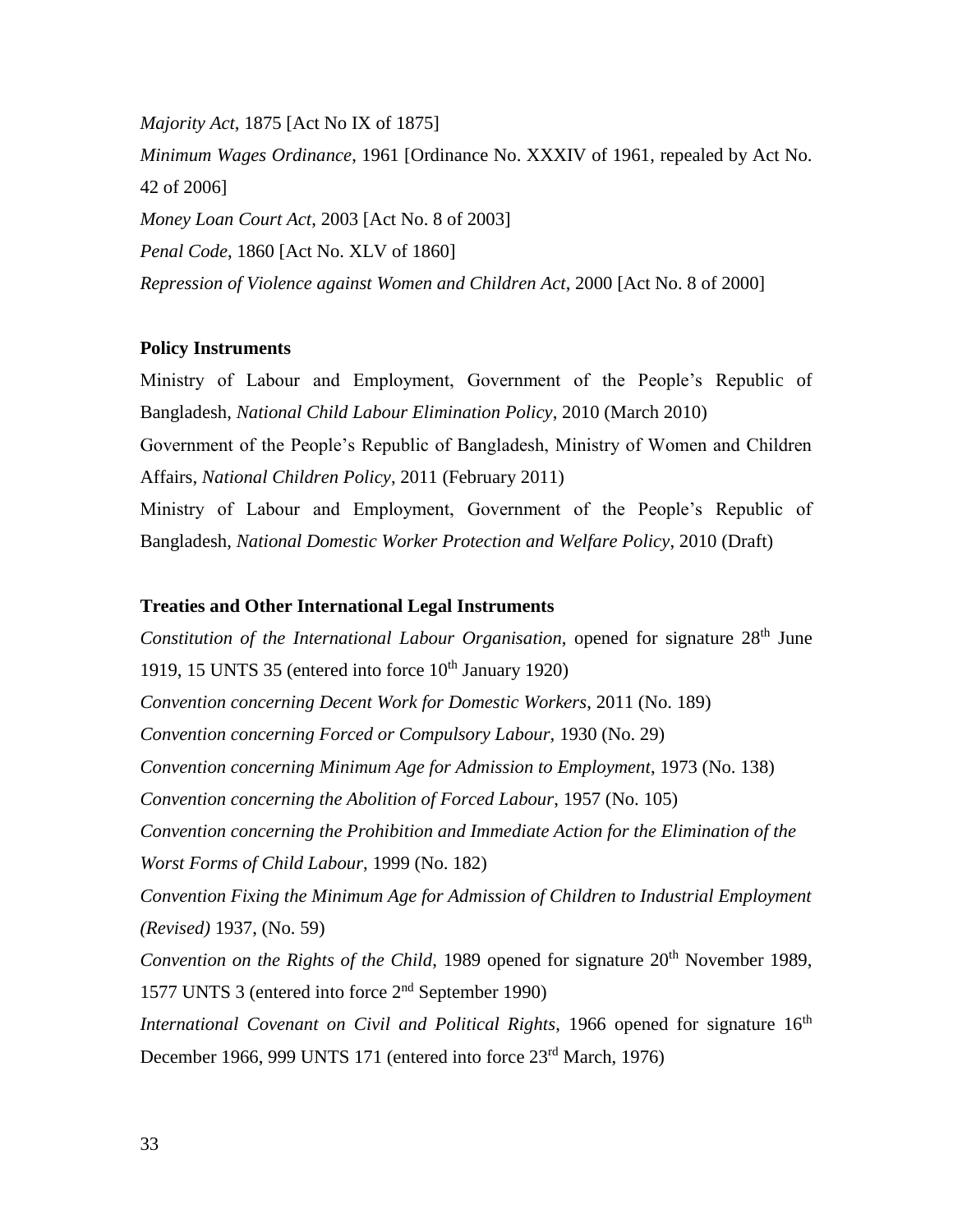*International Covenant on Economic, Social and Cultural Rights*, 1966 opened for signature  $16<sup>th</sup>$  December 1966, 993 UNTS 3 (entered into force  $3<sup>rd</sup>$  January 1976) *Universal Declaration on Human Rights*,1948 GA Res 217A (III), UN GAOR, 3rd sess, 183rd plen mtg, UN Doc A/810 (10 December 1948)

### **Cases**

*Ain O Salish Kendra (ASK), Represented by Its Executive Director and Another v Bangladesh, Represented by the Secretary, Ministry of Labour and Manpower, Bangladesh Secretariat, Dhaka and Others* (2011) 31 BLD (HCD) 36 *Bangladesh National Women Lawyers Association (BNWLA), Represented by Its Vice-President, Fahima Nasrin v The Cabinet Division, Represented by Cabinet Secretary, Bangladesh Secretariat, Dhaka and Others* (2012) 17 MLR (HCD) 121 *Hussain Muhammad Ershad v. Bangladesh and Others* (2001) 21 BLD (AD) 69 *State v Secretary, Ministry of Law, Justice and Parliamentary Affairs and Others* (2010) 30 BLD (HCD) 369

#### **Reports and Internet Materials**

Ahmed, Dr. Naim, *Safeurading the Rights of Domestic Workers: Existing Laws and Ways to Move Forward* <http://www.dwatch-bd.org/ggtp/keynote.pdf> at 19<sup>th</sup> May 2014 Ara, Shatil, Iqbal, Tunazzina and Alam, Khorshed 'From Open Fields to Scheduled Households: Child Domestic Workers in Bangladesh' (Alternative Movement for Resources and Freedom Society, Dhaka, September 2011) <http://www.laborrights.org/sites/default/files/publications-and-

resources/AMRF%20report-

%20From%20Open%20Fields%20to%20Secluded%20Households.pdf> at 20th May 2014

Child Labour Unit, Ministry of Labour and Employment, Government of the People's Republic of Bangladesh, <http://www.clu-mole.gov.bd/> at 24<sup>th</sup> May 2014

International Labour Organization, *Bangladesh Decent Work Country Programme*, *Asian Decent Work Decade, 2006-2015* <http://www.ilo.org/wcmsp5/groups/public/---asia/-- ro-bangkok/---ilo-dhaka/documents/publication/wcms\_106634.pdf> at 22nd May 2014